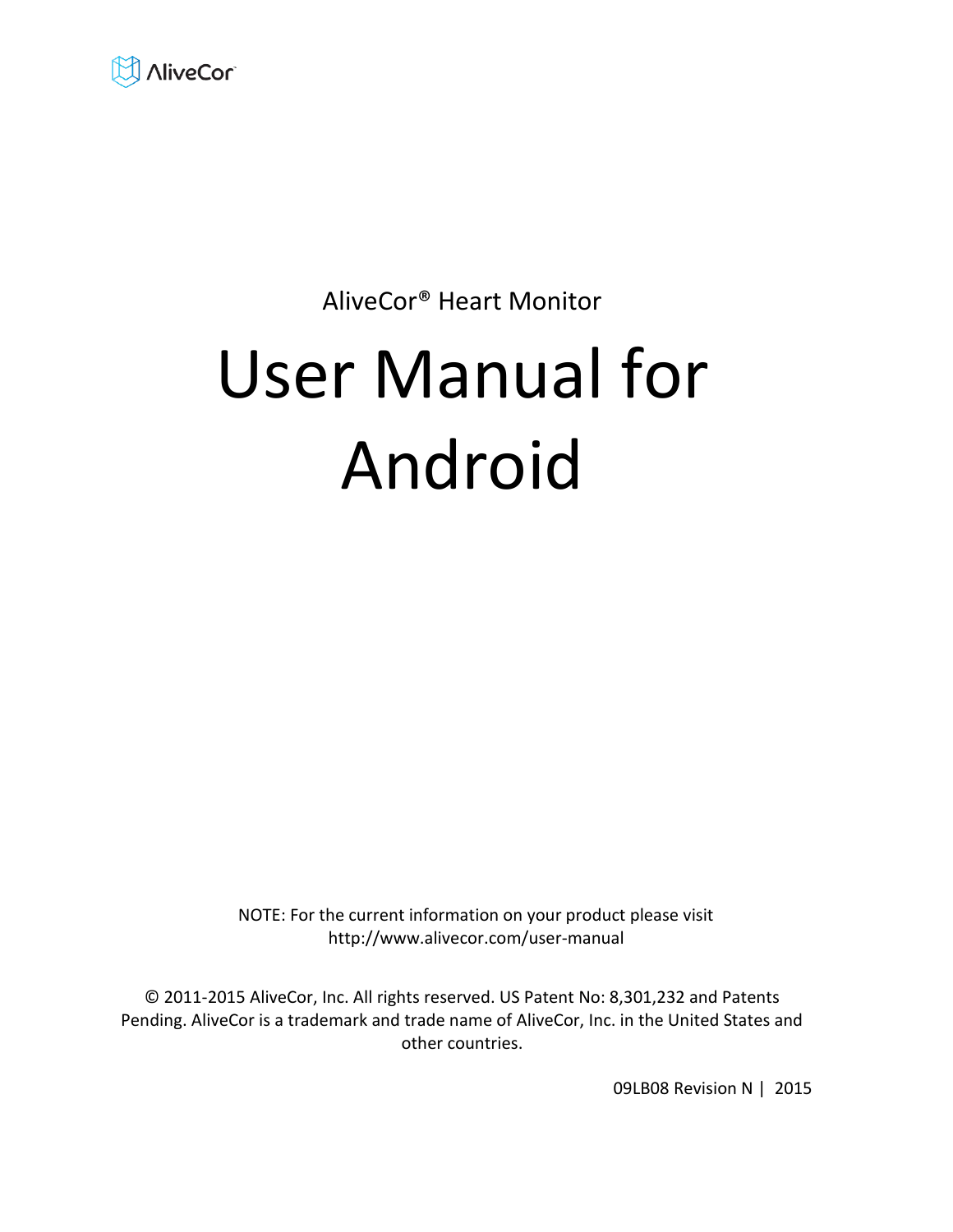

# Contents

| 1.  |                                                                   |  |
|-----|-------------------------------------------------------------------|--|
| 2.  |                                                                   |  |
| 3.  |                                                                   |  |
| 4.  |                                                                   |  |
| 5.  |                                                                   |  |
| 6.  |                                                                   |  |
| 7.  |                                                                   |  |
| 8.  |                                                                   |  |
| 9.  |                                                                   |  |
| 10. | VIEW PREVIOUSLY RECORDED ECG RECORDINGS ON YOUR MOBILE DEVICE  10 |  |
| 11. |                                                                   |  |
| 12. |                                                                   |  |
| 13. |                                                                   |  |
| 14. |                                                                   |  |
| 15. |                                                                   |  |
| 16. |                                                                   |  |
| 17. |                                                                   |  |
| 18. |                                                                   |  |
| 19. |                                                                   |  |
| 20. |                                                                   |  |
| 21. |                                                                   |  |
| 22. |                                                                   |  |
| 23. |                                                                   |  |
| 24. |                                                                   |  |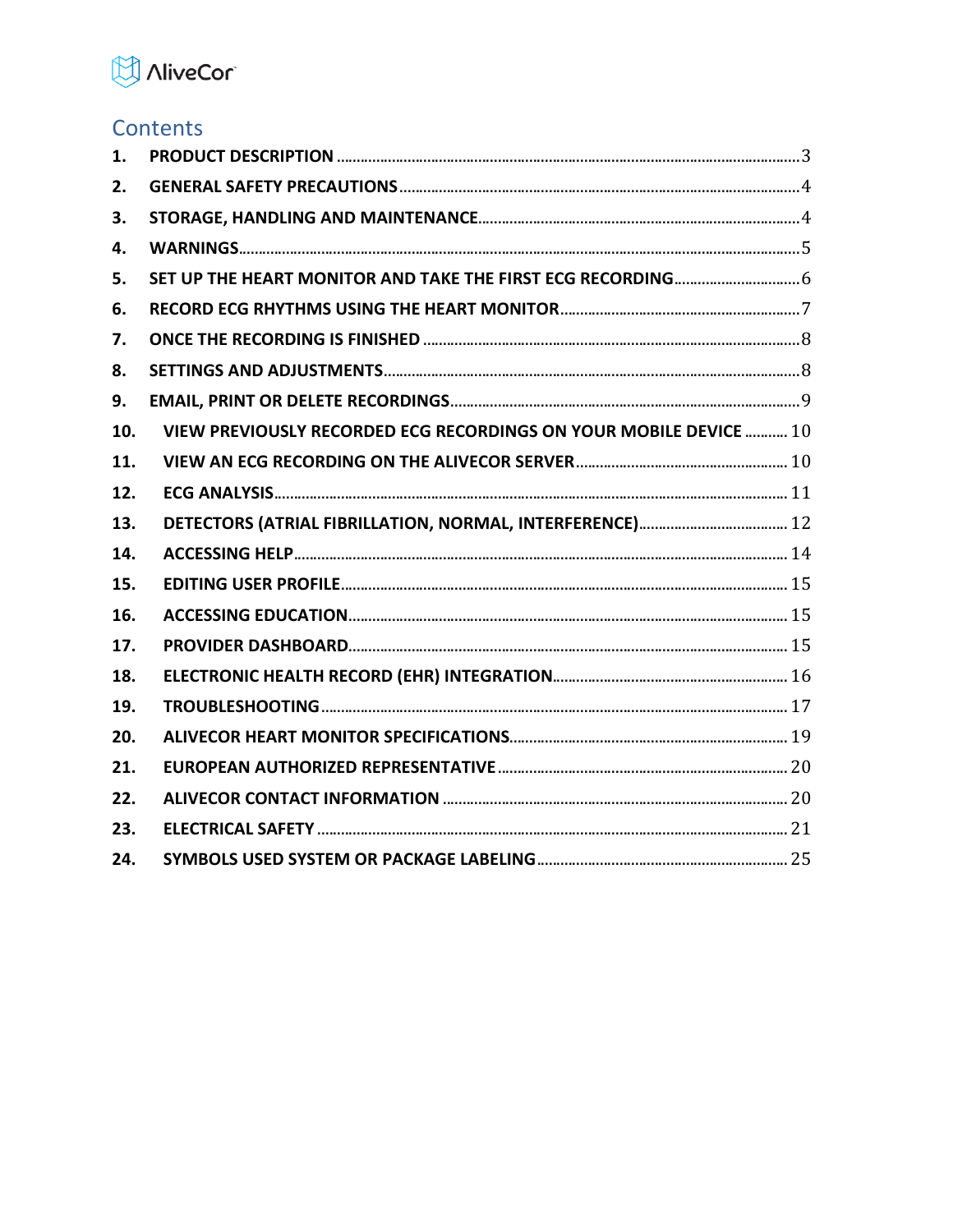

# <span id="page-2-0"></span>**1. PRODUCT DESCRIPTION**

The AliveCor® Heart Monitor (Heart Monitor) is a mobile, clinical-quality electrocardiogram (ECG) recorder. The duration of the recording is established by the AliveECG App with a default setting of 30 seconds and a maximum time of 5 minutes. The software application can store thousands of recordings on your mobile device and these recordings are also accessible to authorized users on AliveCor, Inc. (AliveCor) servers (www.alivecor.com).

Patients with known or suspected heart conditions and health conscious individuals can use the AliveCor Heart Monitor to record an ECG daily or whenever they are feeling symptoms, and share their recordings with their physician. Medical professionals can use the AliveCor Heart Monitor to quickly assess rate and rhythm, screen for arrhythmias, and remotely monitor and manage their patients who use the AliveCor Heart Monitor.

The device consists of three components:

- 1. The Heart Monitor, which attaches to your compatible mobile device and has electrodes to transmit ECG rhythms to the mobile device.
- 2. The *AliveECG* mobile application (*AliveECG* app) is used to collect, view, save, and wirelessly transmit recordings to the AliveCor server.
- 3. A user-supplied compatible mobile device.

CAUTION: The AliveCor Heart Monitor has features that are only available to users who are under the care of a physician. These features are available to prescription users only.

The Heart Monitor enables users to:

- Collect and store single-channel ECG recordings using the mobile device.
- Edit user information data associated with the recording.
- Wirelessly transmit ECG recordings to the AliveCor server.
- Access ECG recordings stored on the AliveCor server.
- Print or save the recording in PDF format.
- Request professional clinical interpretation and analysis of your ECG recordings.

After a user has created an account on the *AliveECG* app and received an ECG analysis, the Heart Monitor enables a user to:

- View ECG recordings real-time and after the recording.
- View the output of the atrial fibrillation, Normal, and Interference Detectors.

# **1.1. Indications for Use**

The AliveCor Heart Monitor is intended to record, store and transfer single-channel electrocardiogram (ECG) rhythms. The AliveCor Heart Monitor also displays ECG rhythms and detects the presence of atrial fibrillation and normal sinus rhythm (when prescribed or used under the care of a physician). The AliveCor Heart Monitor is intended for use by healthcare professionals, individuals with known or suspected hearted conditions and health-conscious individuals. The device has not been tested for and it is not intended for pediatric use.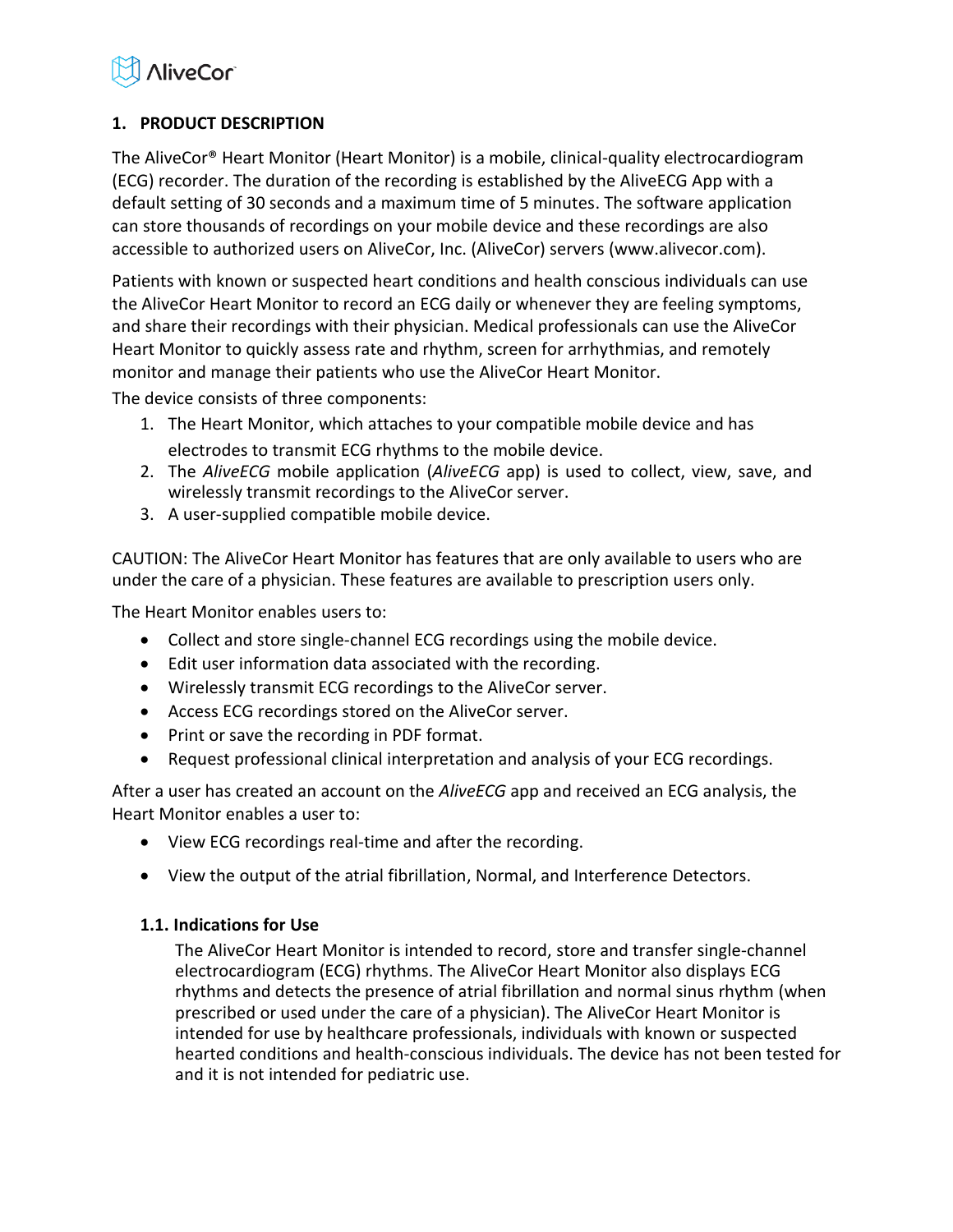

# **1.2. Contraindications**

There are no known contraindications for the Heart Monitor, although care should be taken when considering using the device according to the warnings and precautions below.

# <span id="page-3-0"></span>**2. GENERAL SAFETY PRECAUTIONS**

- The device should not be used near water, or in a wet environment.
- Do not use this unit in locations subject to high or low temperatures or humidity. It should be used within the temperature and humidity range according to the product label.
- Do not sterilize this unit with an autoclave or glass sterilizer.
- Audio and video products and similar equipment may cause interference. Please stay away from such equipment when you are recording.
- Do not take recordings in a location where the unit will be exposed to strong electromagnetic forces, such as near an arc welder, high-power radio transmitter, etc.
- Signal quality may degrade by detecting signals from other ultrasonic acoustic sources. Do not use the device in close vicinity to other equipment emitting ultrasonic acoustics such as espresso machines, some ventilation systems or another AliveCor Heart Monitor.
- The mobile device power adapter may degrade signal detection. Do not use the monitor while charging the mobile device.
- Disperse any static electricity from your body before using the unit.
- Do not take recordings in a moving vehicle.
- Do not expose the unit to strong shocks or vibrations.
- Do not disassemble, repair, or modify the unit.
- Do not insert battery with polarity reversed.
- Do not use batteries of a type other than that specified for use with the device.
- Do not take a recording if the electrodes are dirty. Clean them first.
- Do not use for any purpose other than obtaining an electrocardiogram.
- If the portion of the body where the electrode is applied has too much body fat, body hair or very dry skin, a successful recording may not be possible.
- Some children and adults with very sensitive auditory ability may hear a highpitched hum or buzz emitting from the device when activated. This is due to normal device function.

# <span id="page-3-1"></span>**3. STORAGE, HANDLING AND MAINTENANCE**

Do not store the unit in:

- Locations exposed to direct sunlight,
- Locations subject to high temperatures and high humidity,
- Wet or damp locations where water may get on the unit,
- Dusty locations,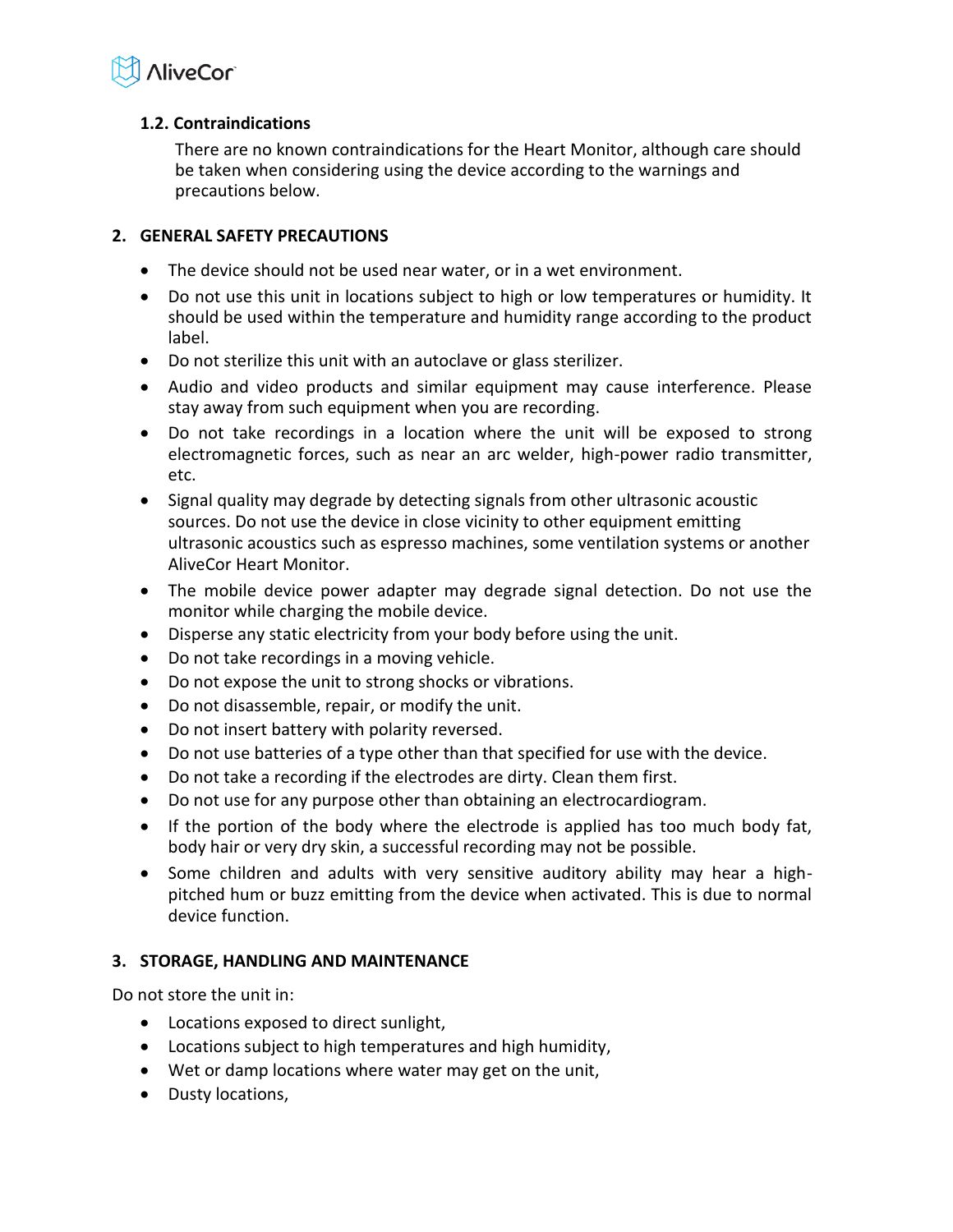

- Near fires or open flames,
- Locations exposed to strong vibration, or
- Locations exposed to strong electromagnetic fields.

No maintenance of this system is required, except:

- The battery should be replaced when necessary.
- The electrodes should be cleaned using an alcohol-based sanitizer before each use.
- To prevent potential cross-infection of diseases between users, clean the device using alcohol prior to each use.

# <span id="page-4-0"></span>**4. WARNINGS**

- This device is not designed or intended for complete diagnosis of cardiac conditions. This device should never be used as a basis for starting or modifying treatment without independent confirmation by medical examination.
- This device records heart rate and heart rhythm only.
- This device does not detect or measure all heart rate, heart rhythm and heart waveform changes, especially those related to ischemic heart conditions.
- Do not attempt self-diagnosis or self-treatment based on the recording results and analysis. Self-diagnosis or self-treatment may lead to deterioration of your health.
- Users should always consult their physician if they notice changes in their health.
- Do not use in the presence of flammable anesthetics, drugs or pressurized oxygen (such as in a hyperbaric chamber, ultraviolet sterilizer or oxygen tent).
- Do not use this device during an MRI scan.
- Keep out of reach of infants, small children, or anyone incapable of using the device properly.
- The device has not been tested for use on infants weighing less than 10kg. AliveCor does not recommend using on humans less than 10kg.
- It is not recommended to place a mobile phone directly next to a pacemaker on the chest.
- Do not use this device with a defibrillator.
- AliveCor does not recommend using on individuals with a cardiac pacemaker, ICDs or other implanted electronic devices.
- Do not attempt ECG data acquisition while there is an external microphone plugged in to the mobile device.
- ECG reports viewed or printed at any magnification other than 100% may appear distorted and could lead to misdiagnosis.
- The heart rate is based on the heart rhythm; therefore the rate is only valid if there is a valid rhythm (QRS complex visible).
- The Interference Detector may incorrectly identify ventricular flutter, ventricular bigeminy and ventricular trigeminy as unreadable. If you have been diagnosed with one or more of these arrhythmias, we recommend turning off the Interference Detector in your Settings.
- AliveCor cannot guarantee that you are not experiencing an arrhythmia or other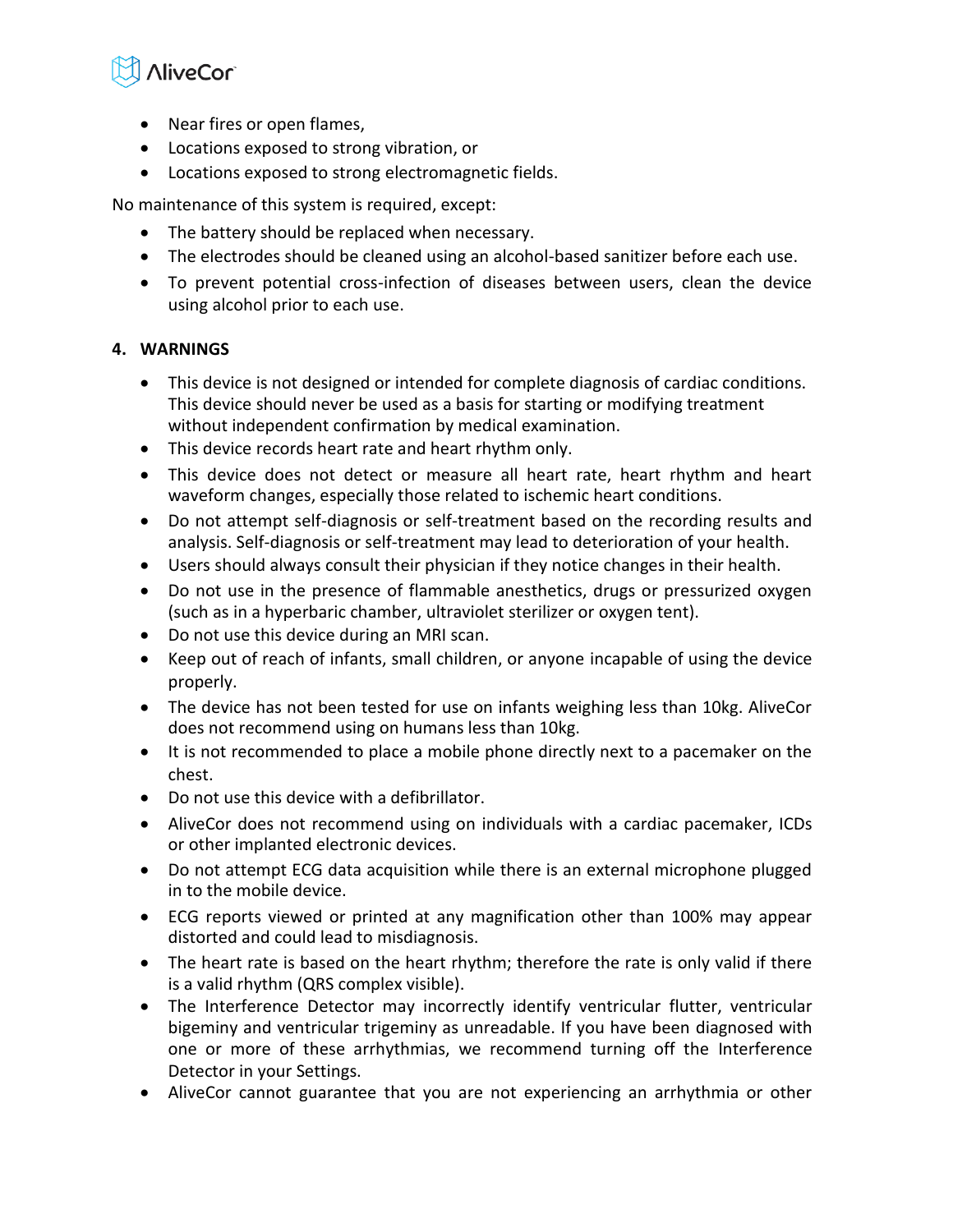

health condition when labeling an ECG as normal. You should notify your doctor of a possible change in your health.

# <span id="page-5-0"></span>**5. SET UP THE HEART MONITOR AND TAKE THE FIRST ECG RECORDING**

# **5.1. Decide which mobile device to use**

Your Heart Monitor is compatible with all of the devices listed on AliveCor's website[: http://www.alivecor.com/compatibility.](http://www.alivecor.com/compatibility) These devices include:

- Samsung Note 3
- Galaxy S3, S4 and S5
- HTC One
- Jitterbug Touch 2 and Touch 3

The AliveECG App is compatible with the Android Operating System versions 4.0 - 4.4.

You can use the Heart Monitor with Universal Attachment Plate on all compatible mobile devices as listed on the Compatibility Chart.

The Heart Monitor for Samsung Galaxy S5 can also be used on all compatible mobile devices by removing the oval-shaped Heart Monitor from its case:

- 1. If the monitor is currently attached to a Samsung Galaxy S5, remove the monitor (and case) from the phone.
- 2. Face the electrodes of the monitor away from you.
- 3. Gently push the left side of the monitor toward you while at the same time gently pulling the left edge of the case away from the monitor itself.
- 4. The monitor should then "pop out" of its case.

# **5.2. Unpack the Heart Monitor**

- Remove the Heart Monitor from the box.
- The Heart Monitor with Universal Attachment Plate can be attached to the mobile device directly or to the case of your choosing (the surface should be smooth and flat).
	- $\circ$  AC-001 AC-007: With the AliveCor logo right side up, the top of the mobile device should be on the right.
	- $\circ$  AC-009: With the AliveCor logo right side up, the top of the mobile device should be at the top.

# **Caution: The Heart Monitor must be less than 1 foot from the mobile device to ensure communication between device**s.

# **5.3. Download the AliveECG app**

- Using your mobile device, search for *AliveECG* in the Google Play Store.
- Download and install the *AliveECG* app.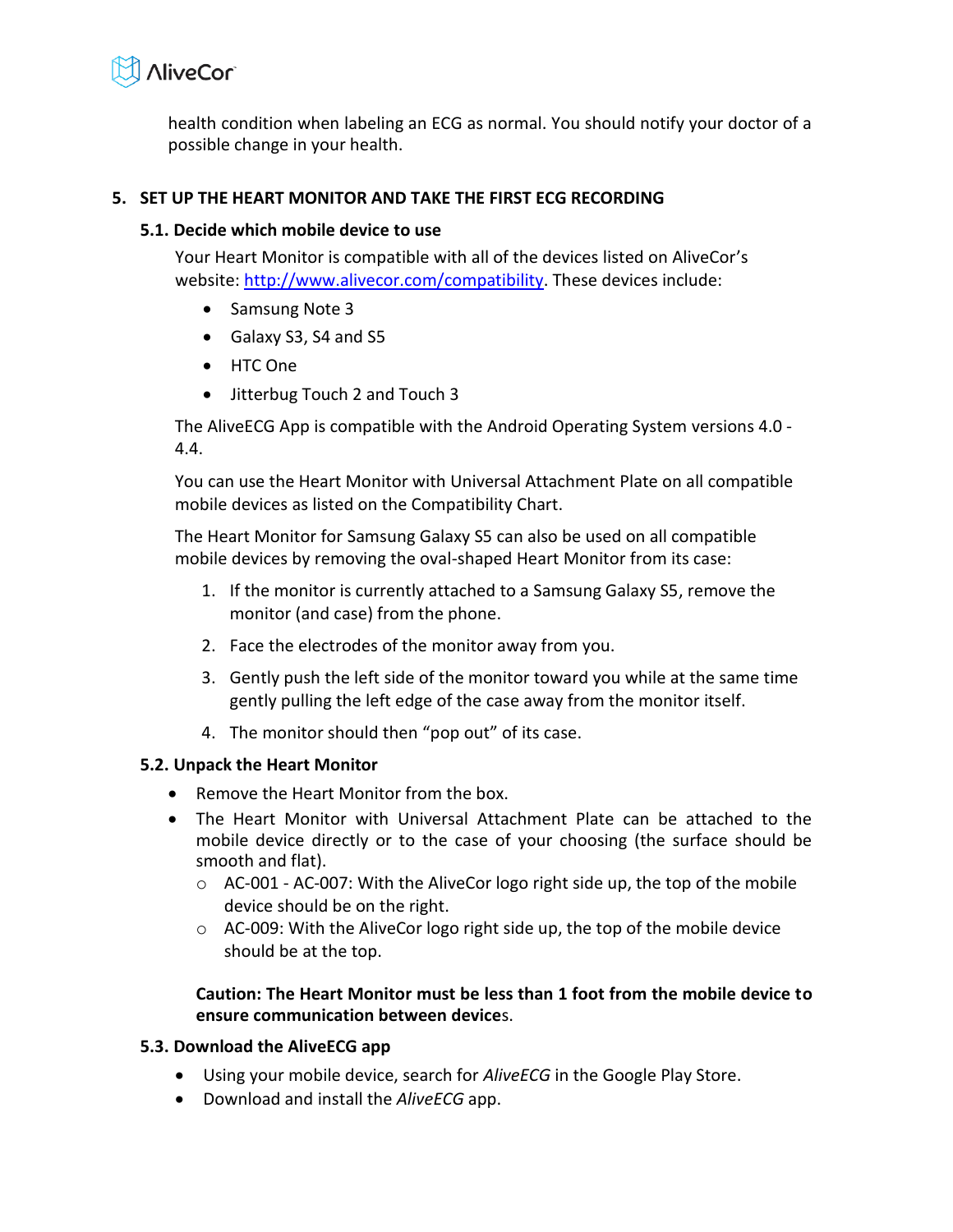

# **5.4. Set up an AliveCor Account**

You will use your AliveCor account to access, print and save your ECG recordings stored on the *AliveECG* app and the AliveCor server. Follow the instructions presented when you open the *AliveECG* app for the first time. You can go back later and change your information if necessary. Signing up for an AliveCor account also enables you to send an ECG for analysis. ECG analysis can be used any time you want a medical professional to interpret your ECG recording and is required if you would like to view your recordings or utilize AliveCor's Detectors.

# <span id="page-6-0"></span>**6. RECORD ECG RHYTHMS USING THE HEART MONITOR**

Before taking each recording:

- Disconnect headphones, charger cables, or any other connected devices.
- Clean the two electrodes with alcohol-based sanitizer.
- Using your mobile device, launch the AliveECG app.

Rest two or more fingers (it doesn't matter which fingers) on the monitor; your right hand should contact the electrode closest to the bottom of the mobile device, and your left hand should contact the electrode closest to the top of the mobile device. This is a Lead I ECG.

You may also choose from two other placements:

- For a Lead II ECG, the left knee should contact the electrode closer to the top of the mobile device and the right hand should contact the electrode closer to the bottom of the mobile device.
- For an Anterior Precordial Lead, the device can be placed on the lower left side of the chest, just below the pectoral muscle. The bottom of the mobile device should be pointing towards the center of the body.

NOTE: You will not be able to view your recordings or utilize any of AliveCor's Detectors until you are under the care of a physician. To gain access to these features, you must create an account on the *AliveECG* app. Your first recording will then be automatically sent for a free analysis by a cardiologist. Once you have received the ECG analysis, you will have access to view that recording and subsequent recordings.

After your display is unlocked, you may swipe your finger across the screen to scroll through each ECG recording. Additionally you can add notes about the recording.

- Tap the "Annotate" icon in the upper right corner to add notes: - Medical Professional – Add patient details such as Patient ID, Name, etc. - Individual User – Add symptoms and activities
- Tap "Save" to return to the review screen. This information will automatically synchronize with the AliveCor server.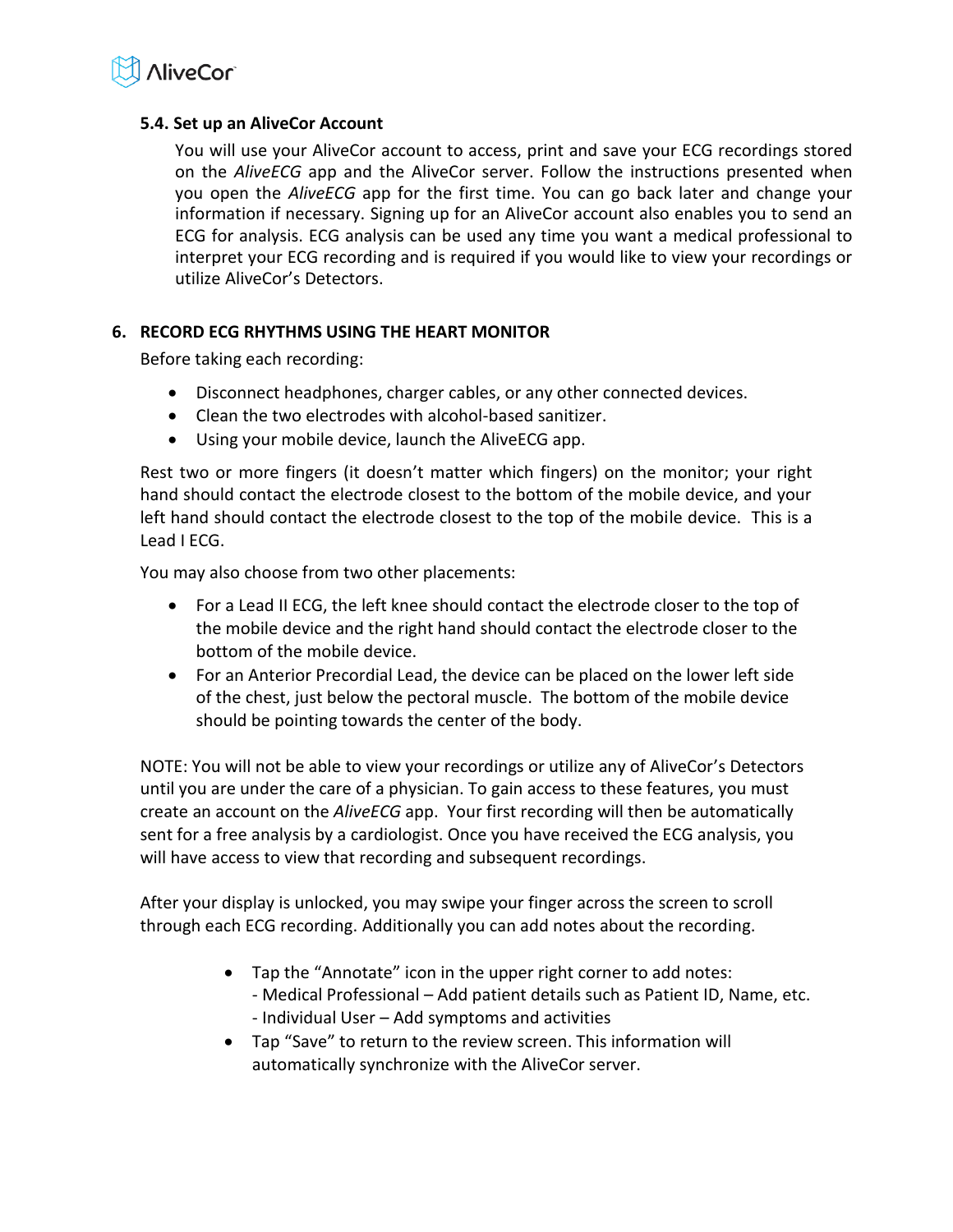

NOTES:

- The monitor does not require a Wi-Fi or mobile connection to record an ECG and save it to the mobile device, however it does require one of these to: sync automatically with the AliveCor server, email, or print directly from the *AliveECG* app. If you do not have a Wi-Fi or mobile connection at the time of the ECG recording, you can email or print the data later when you have such a connection and the sync ill happen automatically at that time.
- The monitor can be used up to a distance of 30 cm (1 ft.) from the mobile device. Using the monitor at a distance greater than 30 cm (1 ft.) may lead to communication issues between the devices and your recording may not be successful.
- In order to reduce muscle noise, rest your arms on a flat surface to increase stability while you are recording.
- You must maintain contact with the electrodes for at least 10 seconds for the recording to be saved. If you remove contact after 10 seconds but before the selected recording duration is complete, the ECG will be saved and you will be able to review it.
- The recording must be at least 30 seconds long in order for the Detectors to work.

# <span id="page-7-0"></span>**7. ONCE THE RECORDING IS FINISHED**

- Immediately after the recording is complete, you will be prompted to save the ECG. Select your name or 'Other User' if your name is not listed. If you do not wish to save the recording you can select 'Cancel'.
- After selecting your name, the ECG will be saved with your details and you will then be prompted to enter notes and select symptoms and activities. After entering these details, tap 'Save' in the upper right of the screen or 'Cancel' if you do not want to record any notes or symptoms.
- The ECG will then be displayed for reviewing. The review screen allows you to scroll through the ECG by swiping your finger across the screen, and you can pinch and zoom to scale the ECG. There are also options to edit the details and patient information, delete the recording, review previous or next recordings, and to view, email, print and share a PDF report. You can also order an ECG analysis report to have your ECG recording reviewed by a professional, see ECG Analysis for details.

When you have finished reviewing the ECG recording, either press the 'Home' button to exit the app, or press the 'Back' key to return to the 'Record' screen, where you can then record another ECG.

# <span id="page-7-1"></span>**8. SETTINGS AND ADJUSTMENTS**

# **8.1. Recording Adjustments**

 **Sweep Speed.** Sweep speed of the ECG in the PDF report can be set to 12.5mm/s, 25mm/s, or 50mm/s. This option is only available to health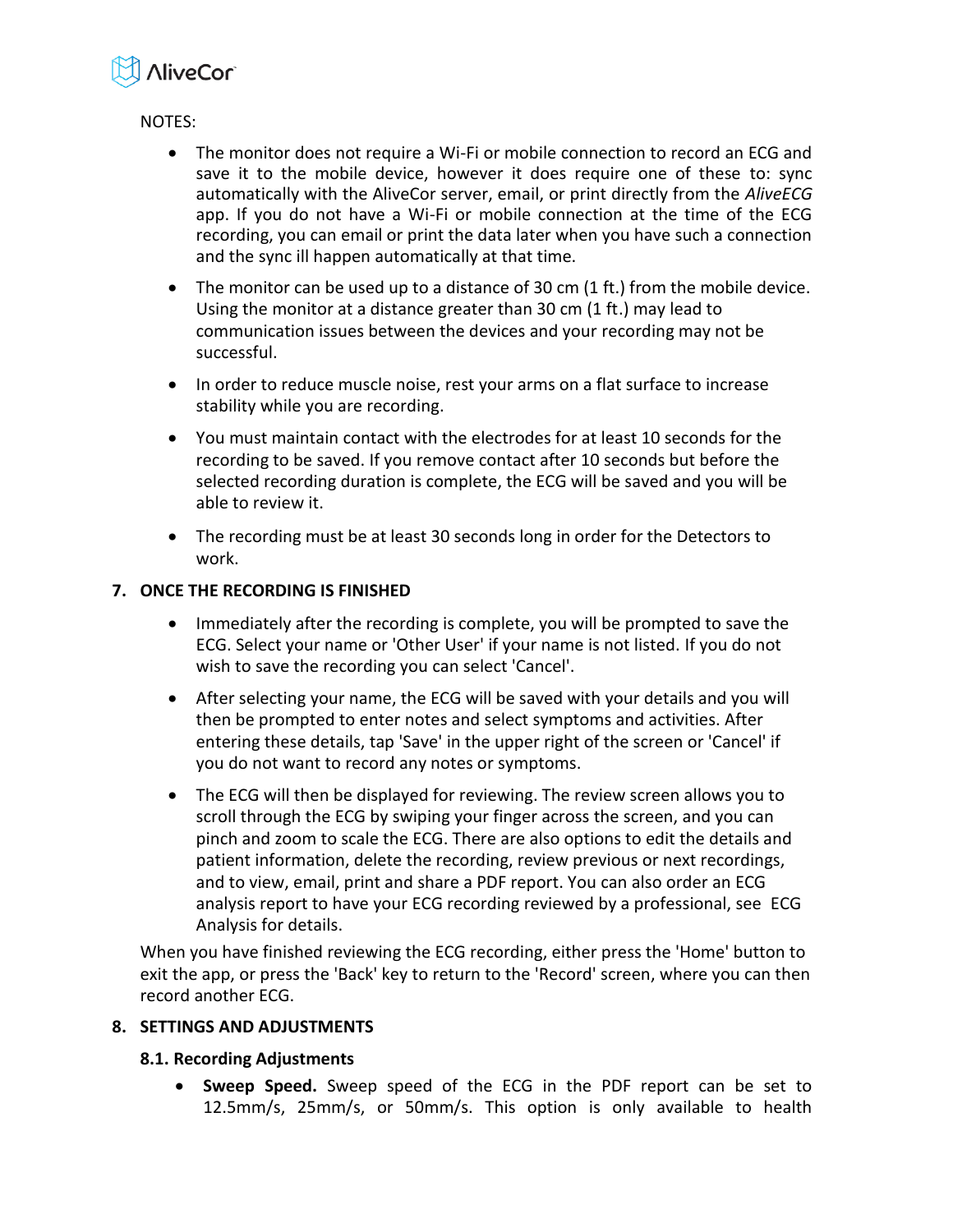

professionals.

- **Gain**. Gain of the ECG in the PDF report can be set to 5mm/mV, 10mm/mV or 20mm/mV. This option is only available to health professionals.
- **Enhanced Filter.** The Enhanced Filter suppresses noise in the ECG. To enable or disable the Enhanced Filter, tap the review screen, and then tap on the 'Enhanced Filter' switch to toggle the filter ON or OFF.
- **Invert the ECG Recording.** In the event that the Heart Monitor was oriented improperly when the ECG was recorded, it may appear inverted. To change the polarity of the ECG, tap on the center of the review screen, and then tap on the 'Invert' switch to toggle it ON or OFF.

# **8.2. Adjustable Settings**

To access Settings, press the 'Menu' button and select the menu item. Note: For most devices the 'Menu' button is a physical button on your device, however on some Android devices the Menu button will be an icon in the top right of the screen.

- **Recording Duration.** Recording Duration is the maximum length of time the *AliveECG* app will record a single ECG recording. For example, if the recording duration is set to 30 seconds, the *AliveECG* app will automatically stop recording after 30 seconds of data has been collected. The recording duration can also be set to Continuous, where the system will record as long as the user maintains contact with the electrodes (up to 5 minutes).
- **AC Mains Filter.** The AC Mains Filter removes any mains interference from the ECG; usually you should leave this set to Auto, where the app will select the appropriate frequency of the alternating current (AC) used in your country or region. For the United States, Canada and Mexico, this is 60 Hz; in most other countries, it is 50 Hz. If required, you can override the auto-selected value and set this to 50 Hz or 60 Hz.
- **Units.** Select this option to set the units for weight and height to Metric (cm, kg) or Imperial (lb., in).
- **PDF Reports.** Sets various options for the PDF report that you can View, Print, Email and share. These settings affect the PDF report only. They do not affect the ECG display on the device or the analysis reports that are provided by our analysis partners.

# <span id="page-8-0"></span>**9. EMAIL, PRINT OR DELETE RECORDINGS**

You may email/print recordings from either the *AliveECG* app or your account on the server (www.alivecor.com).

You may print, email or share a PDF report of the recording by tapping the 'Share' icon and choosing your appropriate option. Note: Support for printing depends on the builtin printing options installed on your device. Depending on your printer and Android device, you may need to install a printer app from the Google Play Store.

To email a recording from the server: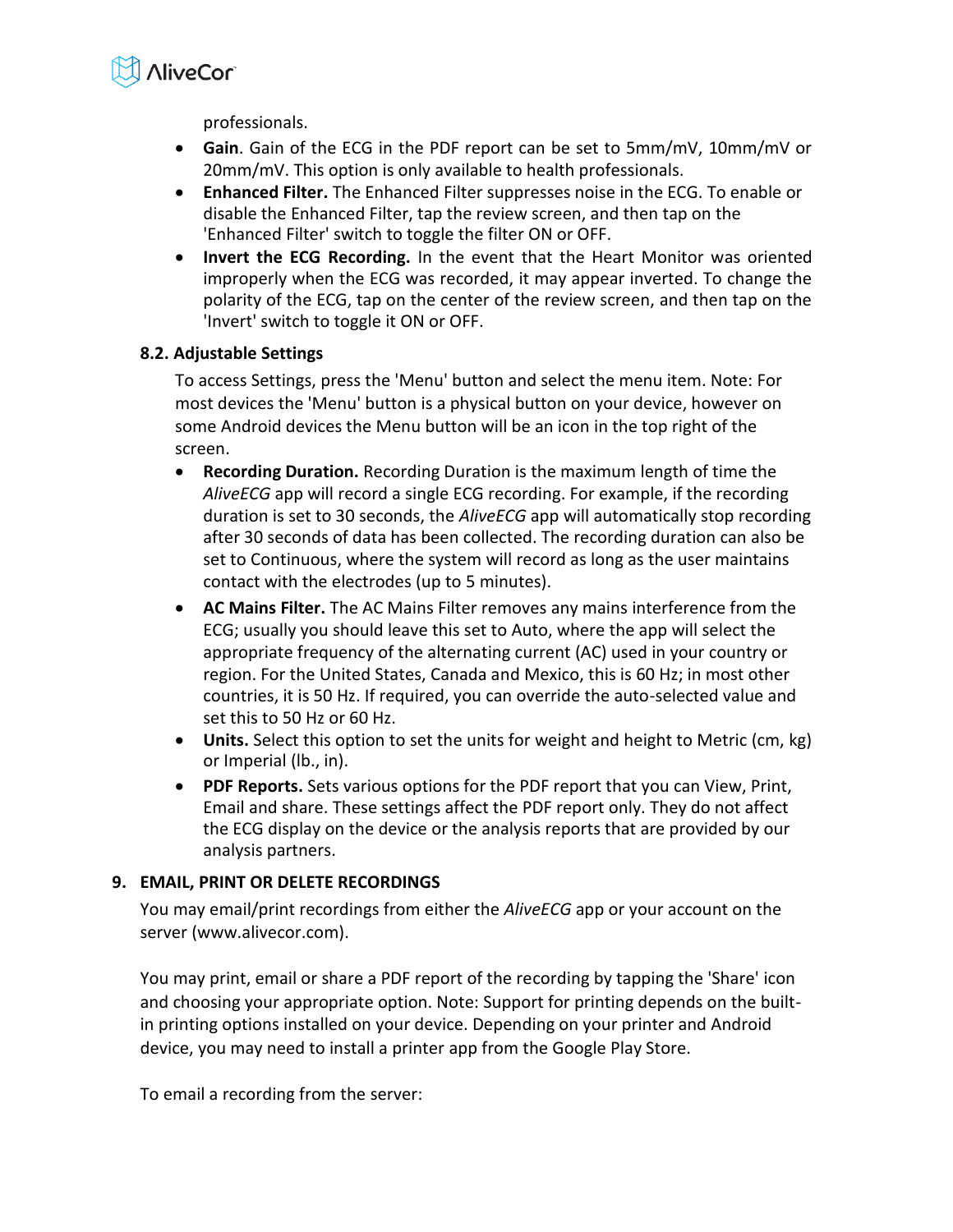

- 1. Go t[o www.alivecor.com.](http://www.alivecor.com/)
- 2. Click on "SIGN IN" in the upper right corner and enter your email address and password.
- 3. Select the desired recording by clicking on the appropriate "VIEW ECG" button on the right.
- 4. Email from your computer as you would any PDF.

To print a recording from the server:

- 1. Go t[o www.alivecor.com.](http://www.alivecor.com/)
- 2. Click on "SIGN IN" in the upper right corner and enter your email address and password.
- 3. Select the desired recording by clicking on the appropriate "VIEW ECG" button on the right.
- 4. Print from your computer as you would any PDF.

To delete the ECG recording:

- 1. Tap the 'Trash' icon
- 2. Confirm that you want to delete the recording.

Deleting a recording from the *AliveECG* app also deletes it from the server. Deleted recordings cannot be retrieved.

# <span id="page-9-0"></span>**10. VIEW PREVIOUSLY RECORDED ECG RECORDINGS ON YOUR MOBILE DEVICE**

NOTE: If you are not enrolled in Alivecor's ECG Analysis service, you will not be able to view the recording. AliveCor will unlock this feature if you are under the guidance of a physician.

- To see a list of all your saved ECG recordings, tap the AliveECG icon in the top left of the screen and select 'ECG History' from the menu, or from the 'Record' screen swipe the page from right to left.
- To view a recording in the list: Scroll the list and then tap the ECG recording you wish to view. The ECG will then be displayed for reviewing.
- To search for a recording: Tap the 'Search' icon and enter the patient's first name, last name, ID, or notes. As you type, the list will be filtered to only show matching items.

# <span id="page-9-1"></span>**11. VIEW AN ECG RECORDING ON THE ALIVECOR SERVER**

NOTE: If you are not enrolled in Alivecor's ECG Analysis service, you will not be able to view the recording. AliveCor will unlock this feature if you are under the guidance of a physician.

- On your web browser, go to [www.alivecor.com](http://www.alivecor.com/) and click on "SIGN IN".
- Enter your email address and the password you created when you set up your AliveCor account. Click "Sign In".
- The ECG recordings you collected were automatically synced to the AliveCor server and will appear in list form, and each transmission is stored as an Adobe Acrobat PDF file and can also be viewed in HTML. Click on the "VIEW ECG" button.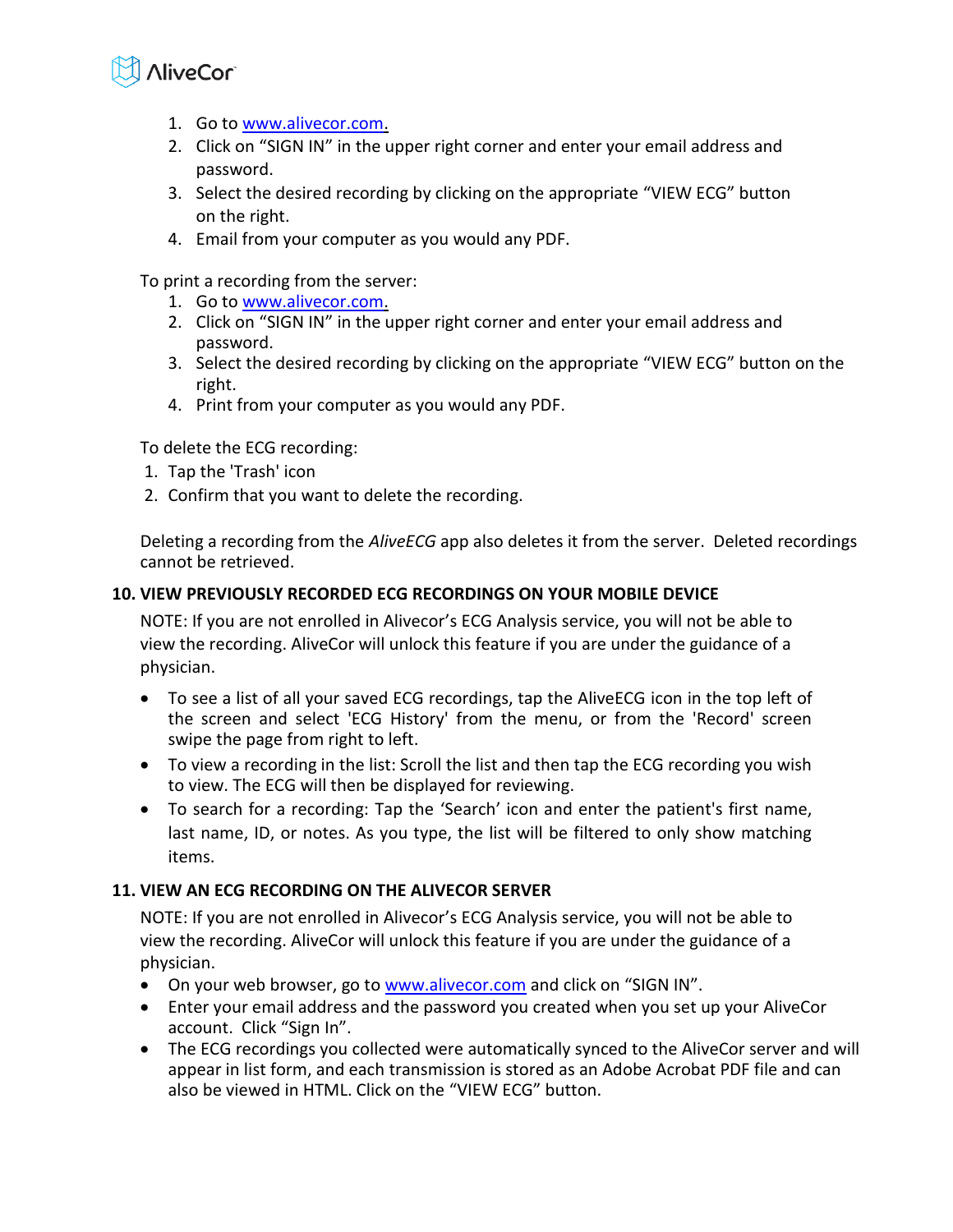# **AliveCor**

Click the back button in your browser to return to your AliveCor account homepage.

# <span id="page-10-0"></span>**12. ECG ANALYSIS**

The *AliveECG* app includes the ability to request professional clinical interpretation and analysis of your ECG recordings. Due to telemedicine restrictions, your location may restrict your ability to use this service. AliveCor does not know your location; it is your responsibility to ensure this service is legal according to your local telemedicine laws. This service is not intended to replace medical advice, please seek professional medical assistance if you are suffering from any medical problem.

To request an ECG Analysis Report:

- 1. From the History list, select and view the ECG recording that you would like reviewed.
- 2. Tap the 'Analysis' button

NOTE: The 'Analysis' option is only visible if the analysis service is available in your country.

- 3. Select one of the listed Analysis Report options.
- 4. If you haven't already entered your name, date of birth and gender, you will be prompted to enter these details. Enter the required details and tap 'Save'.
- 5. You will then be prompted to select or enter your credit card information. Enter your card details and tap 'Next'.
- 6. Confirm that the purchase order is correct and tap 'Purchase' to place the order.

Your order is then processed and you will be sent an email confirmation. Another email will be sent when the report is available.

To view an ECG Analysis Report:

- 1. Open the notification drawer and select the notification to view the report.
- 2. Alternatively, from the History list scroll or locate the ECG recording, then tap the report icon, or select the ECG and tap the ECG Analysis button.
- 3. The analysis report will be listed under 'Analysis Reports', showing the date ordered and the analysis result. If the analysis report has not been received, the report item will indicate 'Analysis in progress'.
- 4. Tap on the report item to view more details.

NOTE: To view PDF reports on your device you must have a PDF reader, such as Adobe Reader, built-in or installed on your Android device. Support for printing depends on the built-in printing options on your Android device, or you may need to install a printer app from the Google Play Store.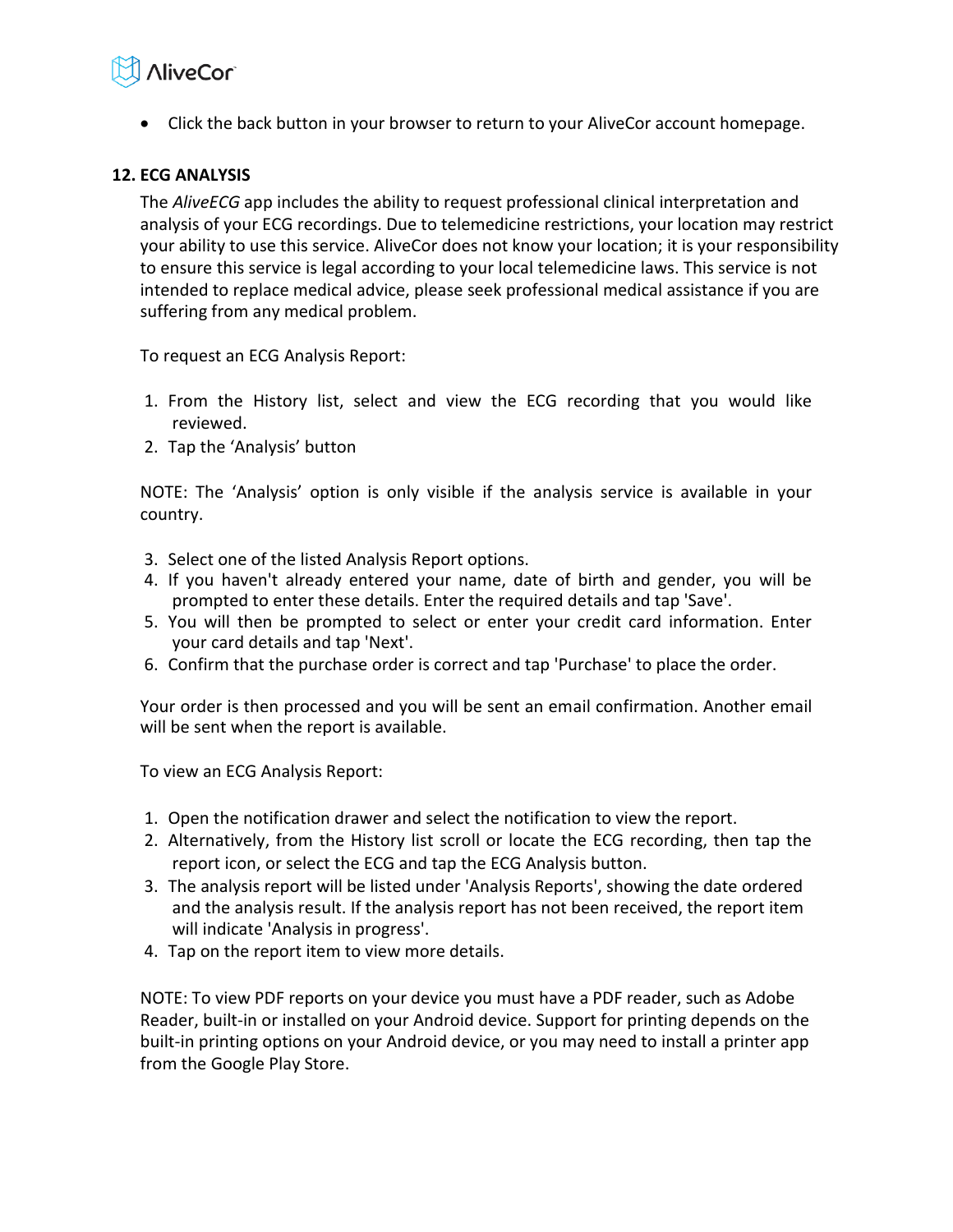

# <span id="page-11-0"></span>**13. DETECTORS (ATRIAL FIBRILLATION, NORMAL, INTERFERENCE)**

NOTE: If you are not enrolled in Alivecor's ECG Analysis service, you will not be able to view the recording. AliveCor will unlock this feature if you are under the guidance of a physician.

NOTE: Your ECG must be at least 30 seconds long to use the Atrial Fibrillation and Normal Detectors. If an ECG is recorded that is less than 30 seconds, neither the Atrial Fibrillation nor the Normal Detector will display a result.

#### **Atrial Fibrillation Detector**

The Atrial Fibrillation (AF) Detector in the *AliveECG* app detects atrial fibrillation in an ECG tracing. After you take an ECG, if atrial fibrillation is detected you will be notified within the app. This finding is not a diagnosis; it is only a potential finding. You should contact your physician to review any ECG recording in which atrial fibrillation was detected, or send it to ECG Analysis. If you are experiencing any symptoms or concerns please contact a medical professional.

The AF Detector monitors for atrial fibrillation (AF) only. It will not detect other potentially life threatening arrhythmias, and it is possible that other cardiac arrhythmias may be present.

The AF Detector only monitors for AF while you are taking a recording. It does not continuously monitor your heart and therefore cannot alert you if AF happens at any other time.

#### **Normal Detector**

The Normal Detector in the AliveECG app notifies you when a recording is "normal". This means that the heart rate is between 50 and 100 beats per minute, there are no or very few abnormal beats, and the shape, timing and duration of each beat is considered normal. It is important to remember that there is a wide range of normal variability among different individuals. Changes in the shape or timing of an ECG might be normal for a single individual, but since the AliveCor Heart Monitor is used by a large and diverse population, the Normal Detector has been designed to be conservative with what it detects as normal.

If you have been diagnosed with a condition that affects the shape of your ECG (e.g., intraventricular conduction delay, left or right bundle branch block, Wolff-Parkinson-White Syndrome, etc.), experience a large number of premature ventricular or atrial contractions (PVC and PAC), are experiencing an arrhythmia, or took a poor quality recording it is unlikely that you will be notified that your ECG is normal.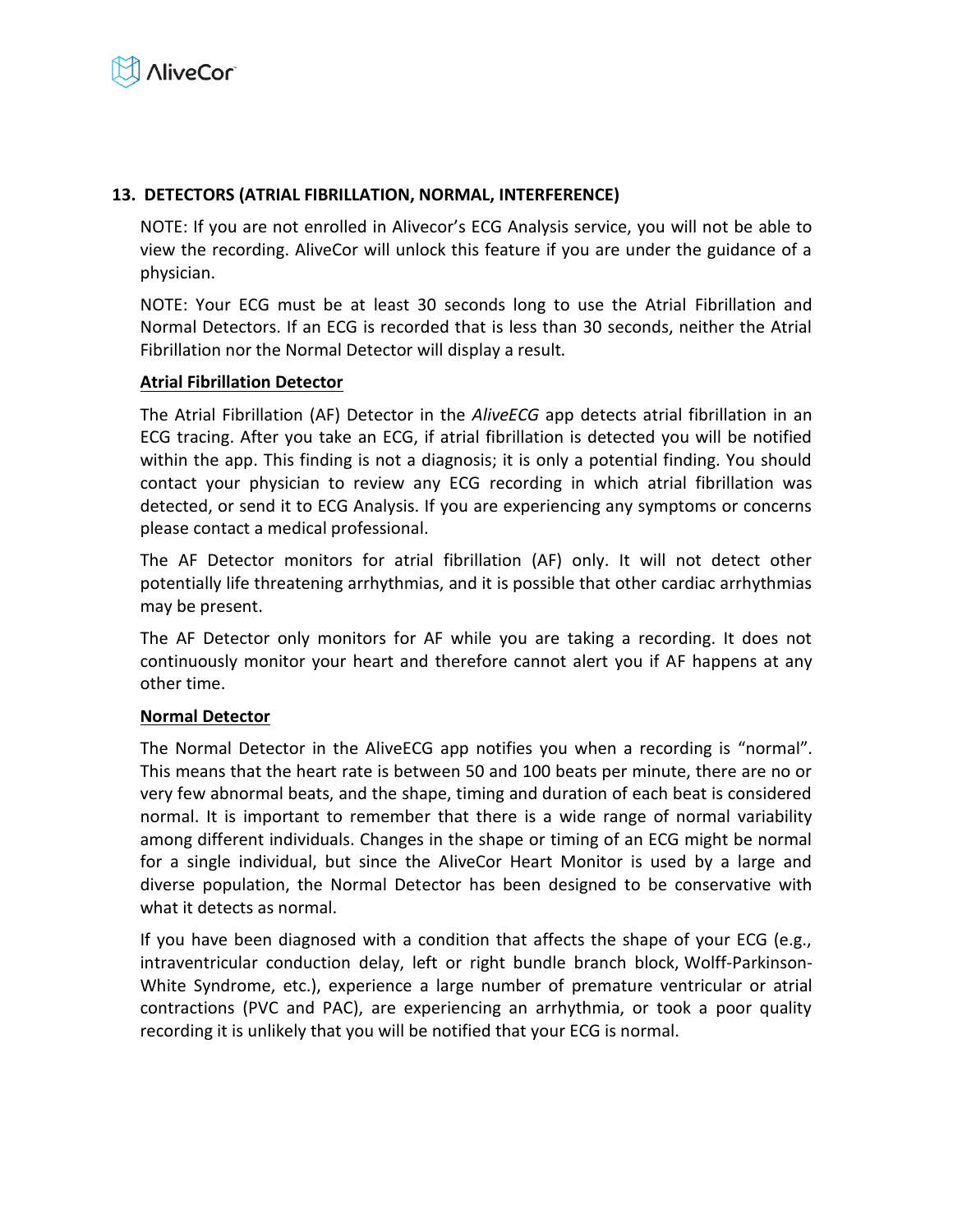

It is also important to note that the Normal Detector looks at the entire signal before determining if it can be declared to be normal. If you experience a small number of PACs or PVCs in a recording of otherwise normal beats in normal rhythm, the Normal Detector will likely declare this recording to be normal.

WARNING: AliveCor cannot guarantee that you are not experiencing an arrhythmia or other health condition when labeling an ECG as normal. You should notify your doctor of a possible change in your health.

#### **Interference Detector**

The Interference Detector in the AliveECG app determines whether a recording can be accurately interpreted or not. After you take an ECG, if interference is detected you will be notified within the app that your recording is "Unreadable" and given some suggestions for acquiring the best quality ECG recording. You subsequently have the option to Save the recording, or Try Again. If the recording can be analyzed, the AF and Normal Detectors will run on the ECG and inform you as described above.

WARNING: The Interference Detector may incorrectly identify ventricular flutter, ventricular bigeminy and ventricular trigeminy as unreadable. If you have been diagnosed with one or more of these arrhythmias, we recommend turning off the Interference Detector in your Settings.

# **What is Atrial Fibrillation?**

The most common type of non-sinus tachyarrhythmia is atrial fibrillation. In this case, disorganized electrical impulses that originate in the atria and pulmonary veins initiate the electrical activity in the conduction system of the heart. This causes what are commonly termed as "irregularly irregular" heart beats.

When a heart is in atrial fibrillation, its two upper chambers, the right and left atria essentially quiver, instead of beating efficiently. This does not allow for complete emptying of the atria and thus, blood may become stagnant and create blood clots. This can lead to major problems, namely, strokes, transient ischemic attacks (TIAs), and pulmonary emboli (PEs); depending which chamber of the heart has the blood clot in it.

Approximately 15 percent of strokes occur in people with atrial fibrillation. As age increases in a population, so too does the incidence of atrial fibrillation, which peaks at about 3-5% in people over the age of 65.

The most common presenting symptoms of atrial fibrillation are palpitations, dizziness, fast pulse rate, irregularly irregular rhythm, an abnormal heart sound (S1), chest pain, chronic shortness of breath, abnormal jugular venous pressure, fatigue, and impaired exercise tolerance. Other symptoms related to TIAs and strokes may be the initial symptoms of atrial fibrillation.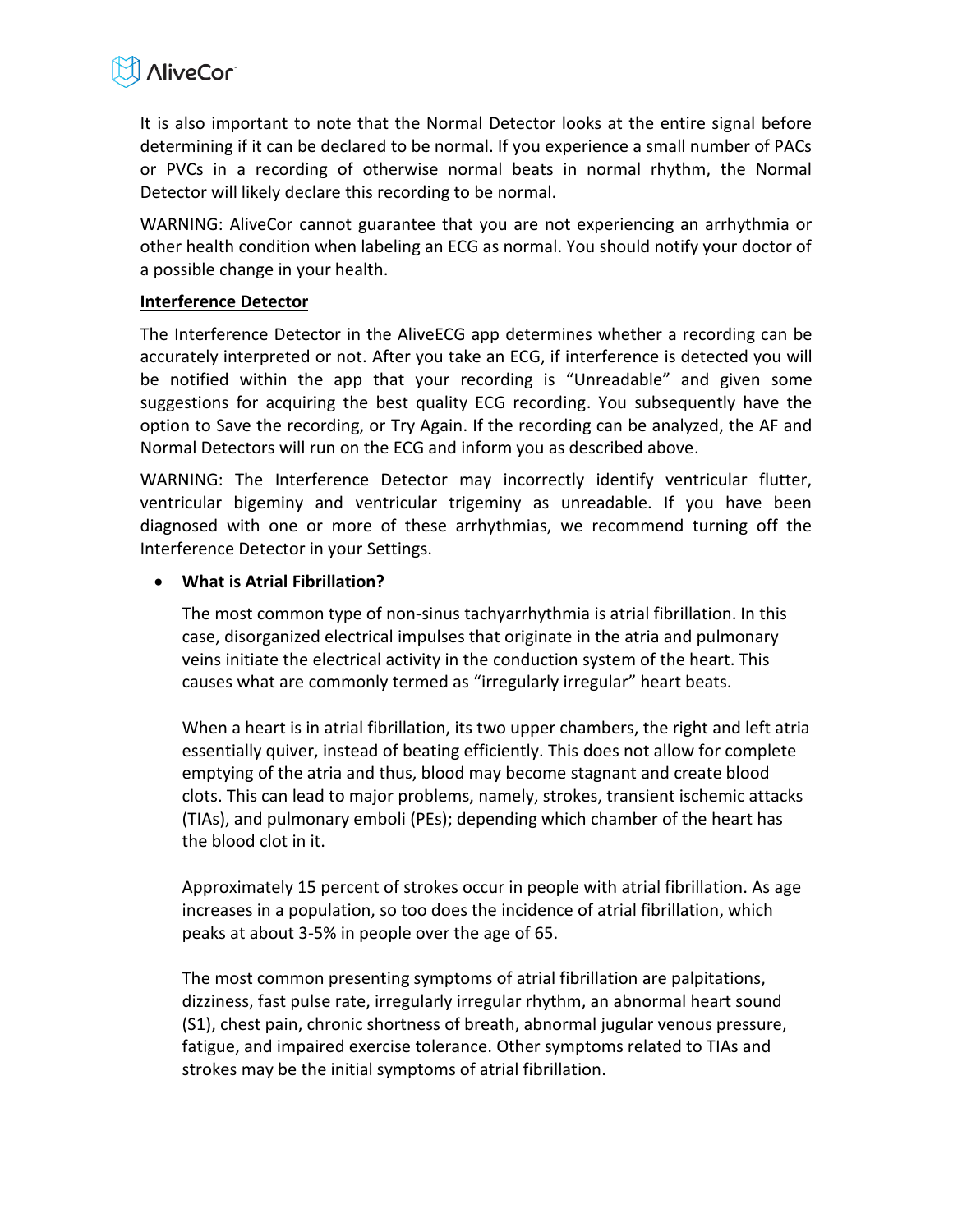

Some of the most common causes of atrial fibrillation are long-standing hypertension, congestive heart disease, cardiac valvular lesions, myocardial infarctions, history of coronary artery bypass grafts, hyperthyroidism, alcohol abuse, smoking, diabetes mellitus, and electrolyte imbalances.

#### **AF recordings in ECG review screen and History List**

All tracings analyzed as positive for AF will have "AF" tagged for future review. These tags will be visible on the ECG History List as well as on the ECG review screen.

# **Activation of the AF Detector**

The AF Detector can be turned on or off in the settings of the *AliveECG* App.

**13.1 AF, Normal and Interference Recordings in ECG review screen and History List.**  All tracings analyzed as positive for atrial fibrillation, normal or unreadable will have a tag for future review. These tags will be visible on the ECG History List as well as on the ECG review screen.

# **13.2 Activation of the Detectors**

All Detectors, including AF, Normal, and Interference Detectors can be turned on or off in the settings of the *AliveECG* App.

#### <span id="page-13-0"></span>**14. ACCESSING HELP**

To access Help, press the 'Menu' button and select the menu item. Note: For most devices the 'Menu' button is a physical button on your device, however on some Android devices the Menu button will be an icon in the top right of the screen.

Learn more about using your AliveCor Heart Monitor from the following tutorials included in the *AliveECG* app:

- **Tutorials.** Review these tutorials to learn about to navigate all the features of the app
	- o Quick Tutorial
	- o Recording an ECG: Tips and information on how to record an ECG.
	- o AF Detection: Information about the AF Detector.
	- $\circ$  Sending an ECG for Analysis: Steps through the process of how to send your ECG to one of our partners for professional clinical interpretation and analysis.
	- o Reviewing an Analysis Report: A guide on how to view your analysis results.
	- o Alternative Recording Positions: The AliveCor Heart Monitor is typically held in your hands to record an ECG. Find out about alternative positions that may provide a clearer recording.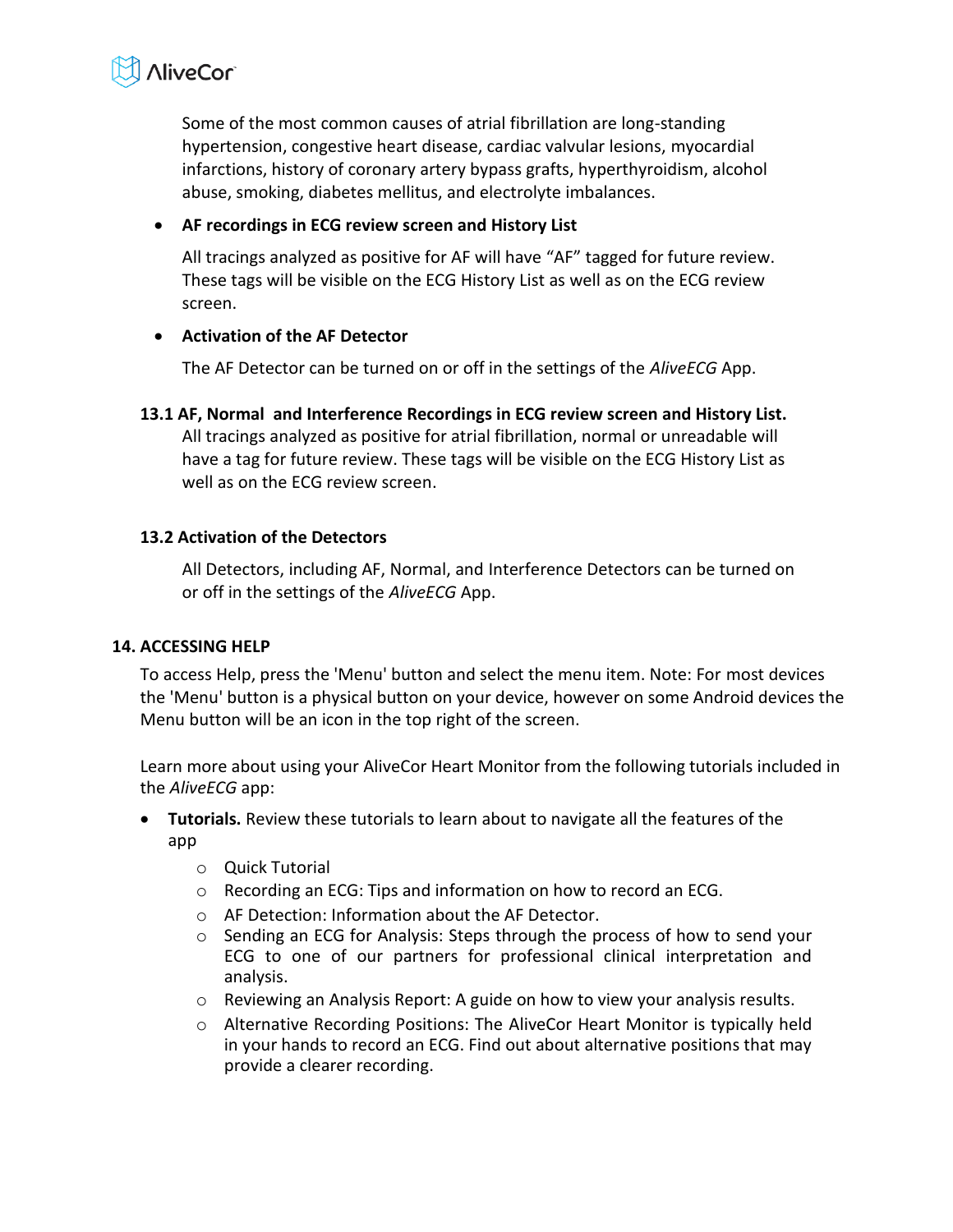

- **Reference.** Learn about ECG analysis; access the user manual, feedback and privacy and terms
	- o What is ECG analysis
	- o User Manual
	- o Privacy Notice
	- o Terms of Service

# <span id="page-14-0"></span>**15. EDITING USER PROFILE**

To access Settings, press the 'Menu' button and select the menu item. Note: For most devices the 'Menu' button is a physical button on your device, however on some Android devices the Menu button will be an icon in the top right of the screen.

- name@emailaddress.com: Email address of the current AliveCor account.
- User Profile: Details of the account holder.
	- $\circ$  For health professionals, enter your name and organization, which will be stored with each ECG recorded and printed on the reports.
	- $\circ$  For individual users enter your name and other details that will be stored with each new ECG recording.
- Credit Cards: Add or remove credit card details for purchasing ECG analysis reports.
- Sign In/Log out: Allows you to Log in or setup a new AliveCor account, or to log out if you are already logged in.

# <span id="page-14-1"></span>**16. ACCESSING EDUCATION**

To learn about different arrhythmias, cardiac anatomy and ECGs:

- Tap the *AliveECG* icon in the top left of the screen, or from the 'Record' or 'History' screen swipe the left edge of the screen to reveal the Navigation drawer.
- Tap Education.

NOTE: The information contained within this section is for educational purposes only. This information has been written and verified by medical professionals.

Do not attempt to use this information to interpret your own ECG. This information is not intended to replace medical advice. Please seek professional medical assistance if you are suffering from any medical problem.

# <span id="page-14-2"></span>**17. PROVIDER DASHBOARD**

The Provider Dashboard allows medical professionals the ability to view their patients' recordings automatically from their own account. To create a medical professional account, download the *AliveECG* app and follow the prompts to create a new account.

In order to view a patient's future recordings, you must send them an invite via email. To send an email invite: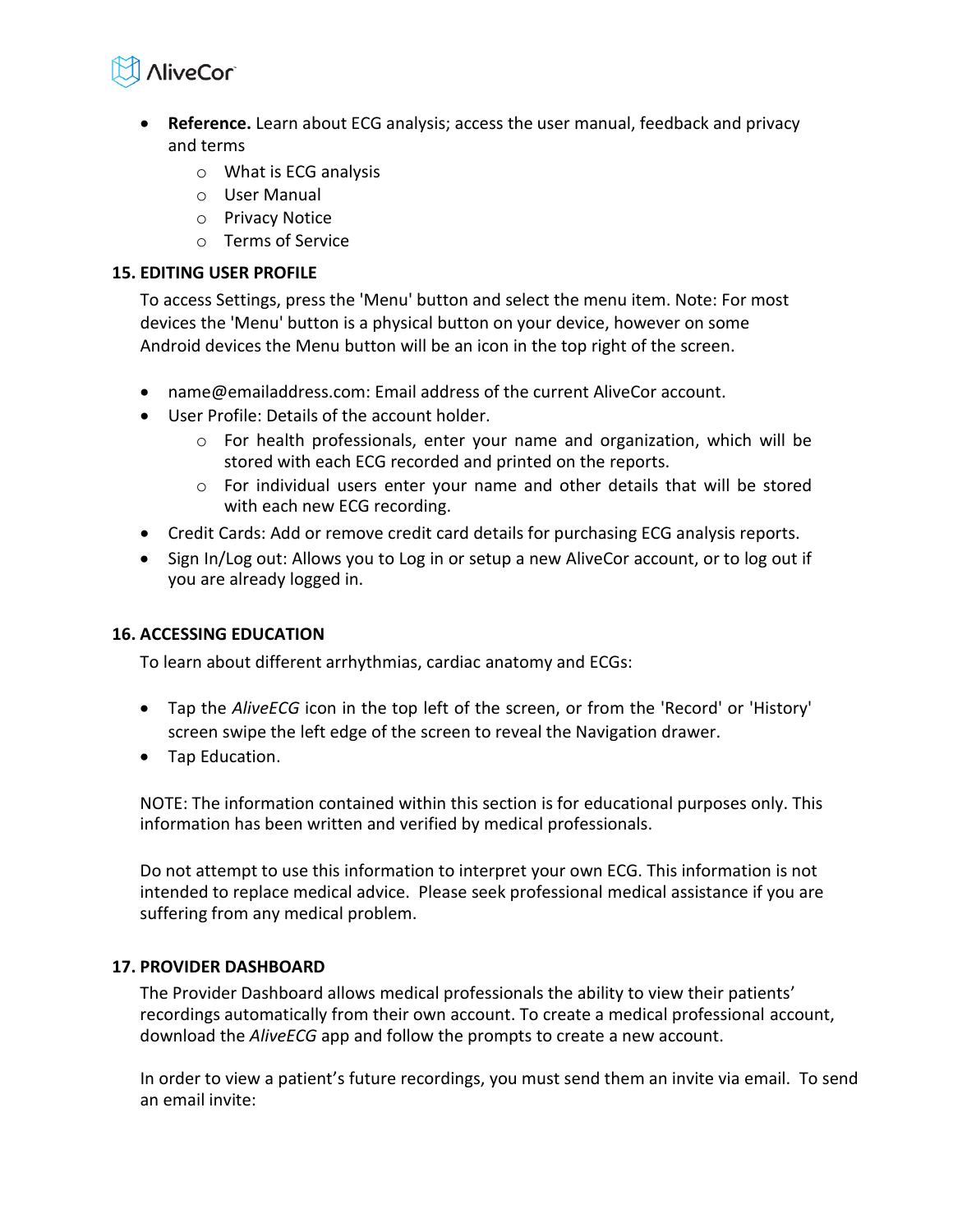

- 1. Go to [www.alivecor.com](http://www.alivecor.com/)
- 2. Click on "SIGN IN" in the upper right corner and enter your email address and password
- 3. Click on "Invite a Patient"
- 4. Type in the patient's email address (this must be the email address they use for their AliveCor account)
- 5. Click "Send Email"

# <span id="page-15-0"></span>**18. ELECTRONIC HEALTH RECORD (EHR) INTEGRATION**

Send to EHR: If you are a physician and your AliveCor account has been setup for integration with an Electronic Health Record system (EHR) you can send ECG recordings to your EHR. Tap the 'Send to EHR' icon to send the ECG.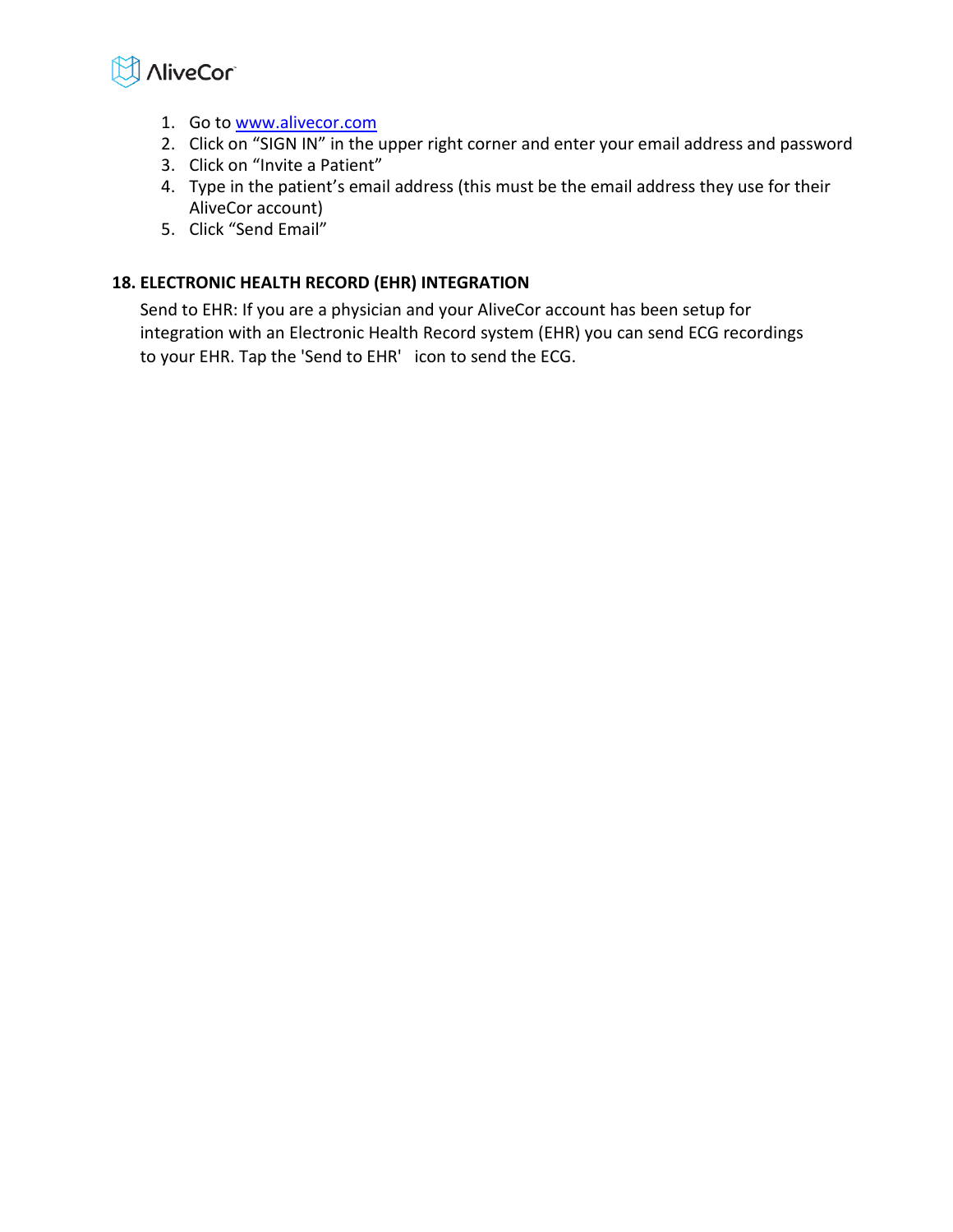

# <span id="page-16-0"></span>**19. TROUBLESHOOTING**

| Problem                     | Solution                                                                                                                                                            |  |  |  |
|-----------------------------|---------------------------------------------------------------------------------------------------------------------------------------------------------------------|--|--|--|
| My monitor is not working.  | Change the battery                                                                                                                                                  |  |  |  |
|                             | 1. Expose the battery door at the back of the monitor:                                                                                                              |  |  |  |
|                             | a. Remove the case from the mobile device by pushing the iPhone through the                                                                                         |  |  |  |
|                             | camera cutout, while peeling back the monitor from this corner.                                                                                                     |  |  |  |
|                             | 0R                                                                                                                                                                  |  |  |  |
|                             | b. Remove the monitor from the plate:                                                                                                                               |  |  |  |
|                             | 1. AC-001 - AC-007: Place your thumbs on the electrodes and press                                                                                                   |  |  |  |
|                             | down firmly. Turn counterclockwise about 45 degrees to "unlock" the<br>monitor. Once it's "unlocked" the monitor can then be lifted out of the                      |  |  |  |
|                             | plate.                                                                                                                                                              |  |  |  |
|                             | 2. AC-009: Use your thumbs to slide the monitor toward the open end of                                                                                              |  |  |  |
|                             | the plate.                                                                                                                                                          |  |  |  |
|                             | 2. Remove the battery door:                                                                                                                                         |  |  |  |
|                             | a. AC-001 - AC-007: Use a 1.6mm Phillips screwdriver, press down firmly and turn                                                                                    |  |  |  |
|                             | counterclockwise to remove the screw in the battery door.                                                                                                           |  |  |  |
|                             | b. AC-009: Insert a pen, pencil or other similarly shaped object into the cutout next                                                                               |  |  |  |
|                             | to the battery door to pop the battery door off.                                                                                                                    |  |  |  |
|                             | 3. Remove the used battery and replace it with a new 3V coin cell battery matched to                                                                                |  |  |  |
|                             | your model.                                                                                                                                                         |  |  |  |
|                             | 4. Orient the battery with the positive terminal up, so that you can see the writing.                                                                               |  |  |  |
|                             | Remove the protective sticker from the battery, as applicable.                                                                                                      |  |  |  |
| I have a lot of artifact,   | Try the following tips for acquiring the best quality ECG recording:                                                                                                |  |  |  |
| noise or interference in my |                                                                                                                                                                     |  |  |  |
| recording.                  | Ensure that the "Enhanced Filter" is on.                                                                                                                            |  |  |  |
|                             | Clean the electrodes on the monitor with alcohol-based sanitizer.                                                                                                   |  |  |  |
|                             | If hands are very dry, use a water-based lotion before recording.<br>٠                                                                                              |  |  |  |
|                             | • When recording from the hands, relax the arms and hands to reduce muscle noise.                                                                                   |  |  |  |
|                             | Rest the forearms and hands on a flat surface and let the heart monitor rest on the                                                                                 |  |  |  |
|                             | hands. Do not squeeze the monitor.                                                                                                                                  |  |  |  |
|                             | • Ensure that your mobile device is not charging/syncing and you are not using                                                                                      |  |  |  |
|                             | headphones with your mobile device during the recording.                                                                                                            |  |  |  |
|                             |                                                                                                                                                                     |  |  |  |
|                             | Make sure that both the mobile device and the user remain still during ECG recordings.                                                                              |  |  |  |
|                             | Movement during recordings will cause noise in the tracing.                                                                                                         |  |  |  |
|                             | • Make sure Mains Filter is set appropriately for your geographical location. This can be                                                                           |  |  |  |
|                             | adjusted under the AliveECG app Settings.                                                                                                                           |  |  |  |
|                             | Try recording from the chest, right under the pectoral muscle in the mid line.<br>$\bullet$                                                                         |  |  |  |
| The ECG rhythms appear      | In the future, ensure that the left hand contacts the electrode closer to the top of the                                                                            |  |  |  |
| upside down.                | mobile device, and the right hand contacts the electrode closer to the bottom of the                                                                                |  |  |  |
|                             | mobile device. To invert a recording on your mobile device, see "Invert the ECG                                                                                     |  |  |  |
|                             | recording" under "Recording Adjustments".                                                                                                                           |  |  |  |
| I forgot my password and    | To reset your password, go to www.alivecor.com and click on "SIGN IN" in the upper right                                                                            |  |  |  |
| I'm unable to reset it.     | corner and click on the "Forgot your password?" link below the Password field. On the                                                                               |  |  |  |
|                             | Forgot Password screen, enter your email address and click Submit.<br>Follow the reset instructions in the email. Please note the reset link contained in the email |  |  |  |
|                             |                                                                                                                                                                     |  |  |  |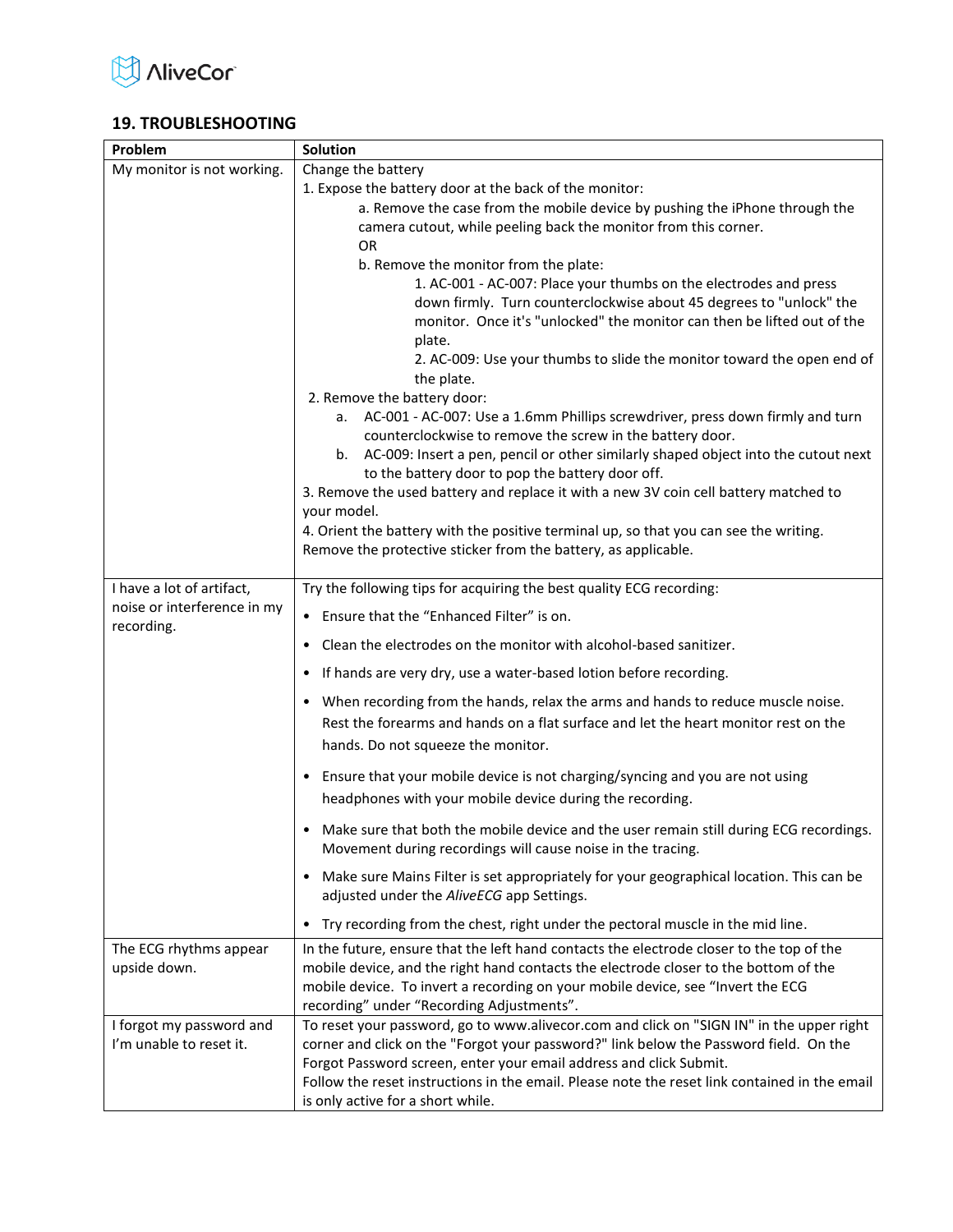

| Problem                    | <b>Solution</b>                                                                               |
|----------------------------|-----------------------------------------------------------------------------------------------|
| The ECG was lost when I    | Rotating your phone while recording so that the screen "flips" from portrait to landscape     |
| was recording it           | mode will automatically stop the recording and that ECG will not be saved. Please do not      |
|                            | rotate your phone while recording as this will impact the quality of your recording.          |
| can't see my age in the    | If your first and last name are longer than 35 characters combined, your age may be           |
| PDF report                 | covered due to size restrictions in the PDF report. Please consider using initials for your   |
|                            | first or last name in order to ensure you age is visible.                                     |
| My credit card isn't being | In rare occasions, the error message indicating that your credit card is incorrect or invalid |
| accepted                   | is automatically cleared by rotating the phone from portrait to landscape or vice versa.      |
|                            | Please double check that your credit card information is valid before processing              |
|                            | payments.                                                                                     |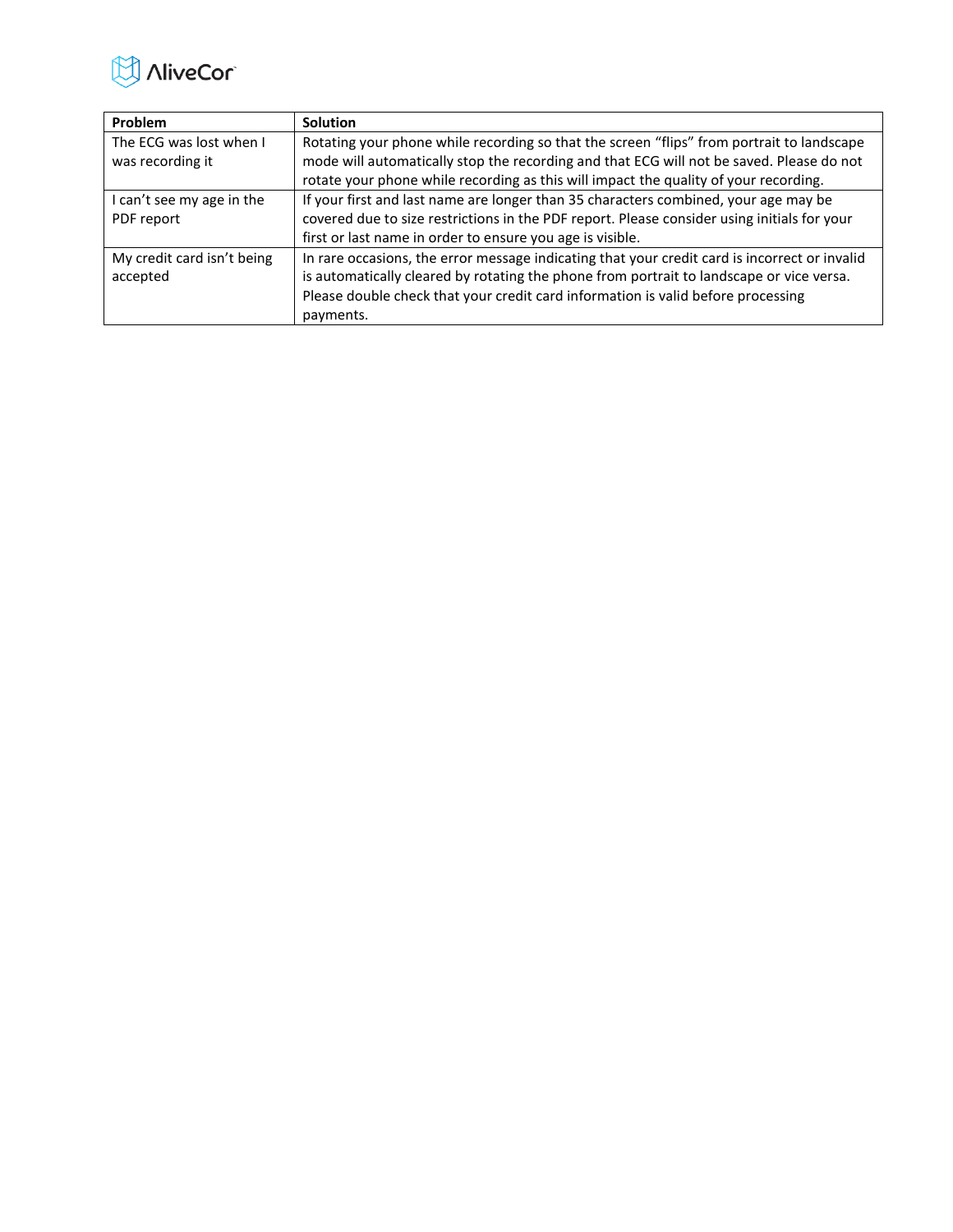

# <span id="page-18-0"></span>**20. ALIVECOR HEART MONITOR SPECIFICATIONS**

#### **Performance Characteristics**

| <b>Circuitry</b> |  |
|------------------|--|
|                  |  |
|                  |  |
|                  |  |
|                  |  |
|                  |  |
|                  |  |

# **Output**

| <b>Power Requirements</b> |  |
|---------------------------|--|
|                           |  |
|                           |  |
|                           |  |

DC Offset Correction ............................................................................................. +/- 300 mV

# **Physical Characteristics**

AC-004 & AC-007-UA-A (w/Attachment Plate) 28 grams  $\,$  89 x 48 x 9 mm  $\,$  10cm<sup>2</sup> Electrode AC-009 ..............................................................18 grams 82 x 32 x 3.5 mm 9 cm<sup>2</sup> Electrode

# **Environmental Specifications**

# **User Interface**

Two stainless-steel electrodes are exposed on the back of the Heart Monitor. These electrodes make contact with the user's skin.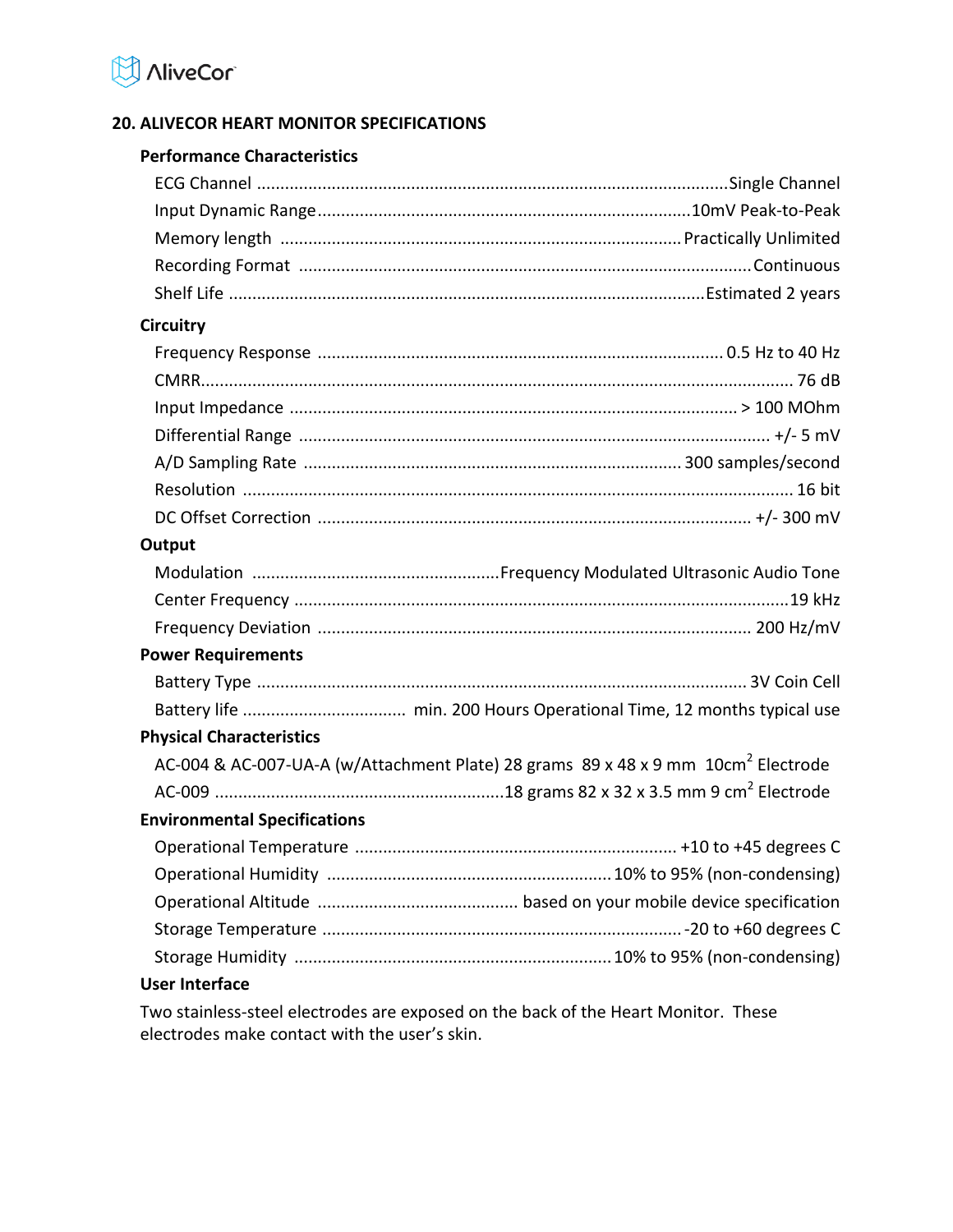

#### <span id="page-19-0"></span>**21. EUROPEAN AUTHORIZED REPRESENTATIVE**

Obelis SA BD General Wahis 53 1030, Brussels Belgium Tel:  $+(32)$  2. 732.59.54 Fax:  $\pm(32)$  2.732.60.03 E-Mail: [mail@obelis.net](mailto:mail@obelis.net)

#### <span id="page-19-1"></span>**22. ALIVECOR CONTACT INFORMATION**

AliveCor, Inc. 30 Maiden Lane, 6<sup>th</sup> Floor San Francisco, CA 94108 United States www.alivecor.com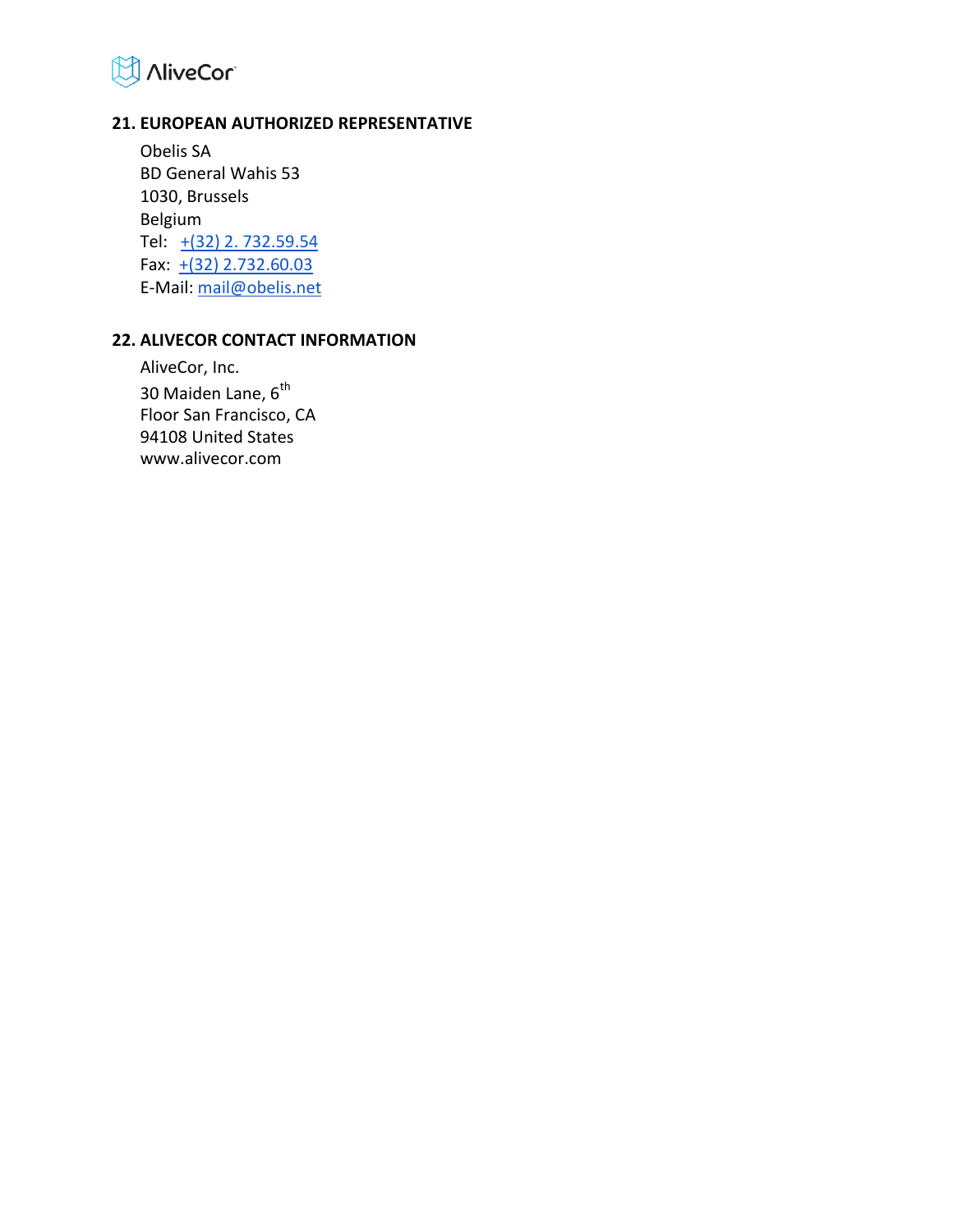

# <span id="page-20-0"></span>**23. ELECTRICAL SAFETY**

| Guidance and manufacturer's declaration - electromagnetic emissions                                    |                                                                                                          |                                                        |  |  |
|--------------------------------------------------------------------------------------------------------|----------------------------------------------------------------------------------------------------------|--------------------------------------------------------|--|--|
| The AliveCor Heart Monitor is intended for use in the electromagnetic environment specified below. The |                                                                                                          |                                                        |  |  |
|                                                                                                        | customer or the user of the AliveCor Heart Monitor should assure that it is used in such an environment. |                                                        |  |  |
| Compliance<br>Electromagnetic environment - guidance<br><b>Emissions test</b>                          |                                                                                                          |                                                        |  |  |
|                                                                                                        |                                                                                                          | The AliveCor Heart Monitor uses RF energy only for     |  |  |
| <b>RF</b> emissions                                                                                    |                                                                                                          | its internal function. Therefore, its RF emissions are |  |  |
| CISPR <sub>11</sub>                                                                                    | Group 1                                                                                                  | very low and are not likely to cause any interference  |  |  |
|                                                                                                        |                                                                                                          | in nearby electronic equipment.                        |  |  |
| <b>RF</b> emissions                                                                                    |                                                                                                          |                                                        |  |  |
| CISPR <sub>11</sub>                                                                                    | Class B                                                                                                  | The AliveCor Heart Monitor is suitable for use in all  |  |  |
| Harmonic emissions                                                                                     |                                                                                                          | establishments other than domestic and those           |  |  |
| IEC 61000-3-2                                                                                          | N/A                                                                                                      | directly connected to the public low-voltage power     |  |  |
| Voltage fluctuations /                                                                                 |                                                                                                          | supply network that supplies buildings used for        |  |  |
| flicker emissions                                                                                      | N/A                                                                                                      | domestic purposes.                                     |  |  |
| IEC 61000-3-3                                                                                          |                                                                                                          |                                                        |  |  |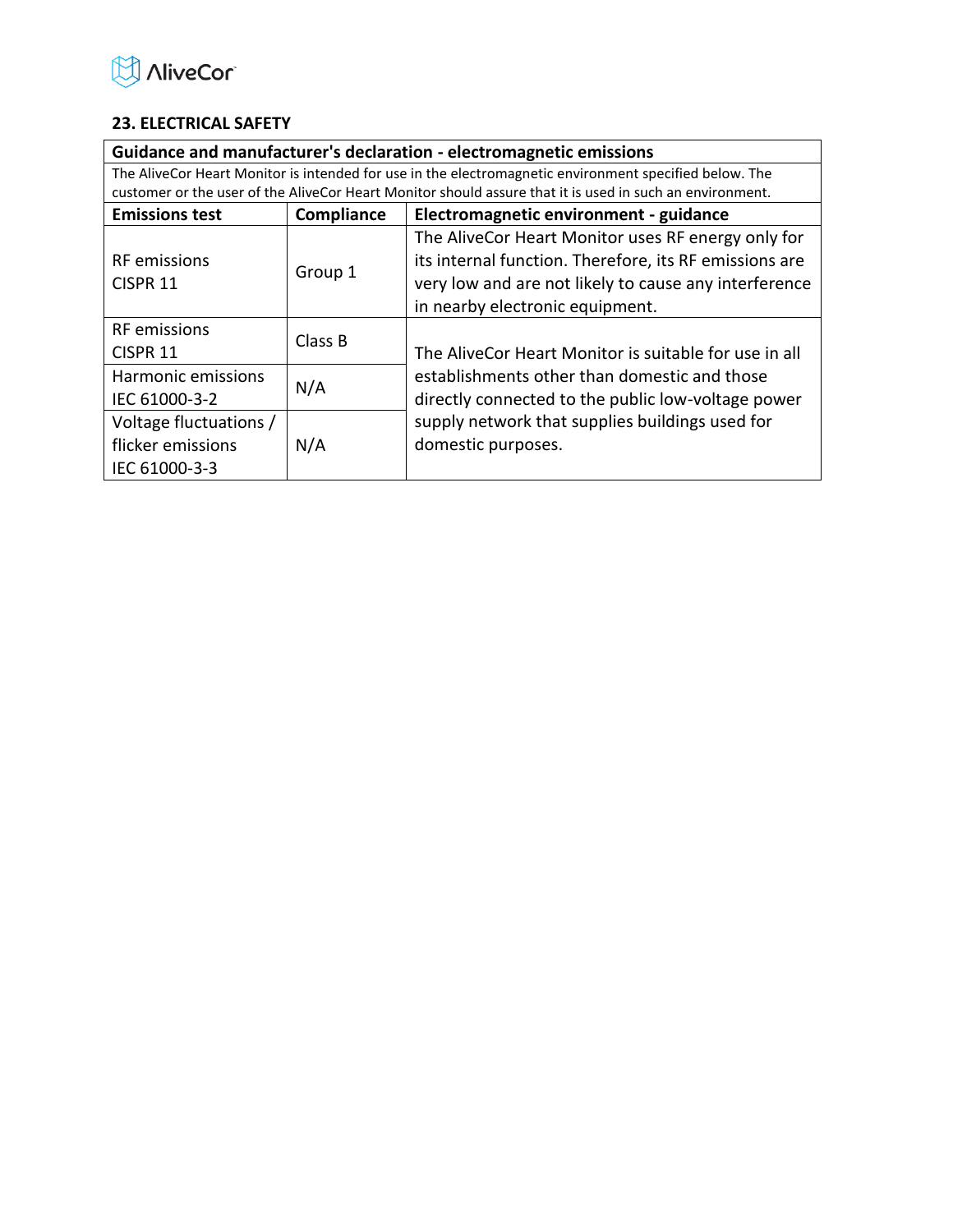

**Guidance and manufacturer's declaration—electromagnetic immunity**  The AliveCor Heart Monitor is intended for use in the electromagnetic environment specified below. The customer or the user of the AliveCor Heart Monitor should assure that it is used in such an environment.

| <b>Immunity test</b>                                                          | <b>IEC 60601 test</b>           | <b>Compliance level</b>         | Electromagnetic               |
|-------------------------------------------------------------------------------|---------------------------------|---------------------------------|-------------------------------|
|                                                                               | level                           |                                 | environment - guidance        |
|                                                                               |                                 |                                 | Floors should be wood,        |
| Electrostatic                                                                 |                                 |                                 | concrete, or ceramic tile. If |
| Discharge (ESD)                                                               | ±6 kV contact                   | ±6 kV contact                   | floors are covered with       |
| IEC 61000-4-2                                                                 | ±8 kV air                       | ±8 kV air                       | synthetic material, the       |
|                                                                               |                                 |                                 | relative humidity should be   |
|                                                                               |                                 |                                 | at least 30%.                 |
| <b>Electrical fast</b>                                                        | ±2 kV for power                 | ±2 kV for power                 | Mains power quality should    |
| transient/burst                                                               | supply lines                    | supply lines                    | be that of a typical          |
| IEC 61000-4-4                                                                 | ±1 kV for                       | ±1 kV for                       | commercial or hospital        |
|                                                                               | input/output lines              | input/output lines              | environment.                  |
|                                                                               | ±1 kV differential              | ±1 kV differential              | Mains power quality should    |
| Surge                                                                         | mode                            | mode                            | be that of a typical          |
| IEC 61000-4-5                                                                 | ±2 kV common                    | ±2 kV common                    | commercial or hospital        |
|                                                                               | mode                            | mode                            | environment.                  |
|                                                                               | $<$ 5 % U <sub>T</sub>          | $<$ 5 % U <sub>T</sub>          | Mains power quality should    |
|                                                                               | (>95 % dip in $U_T$ )           | (>95 % dip in $U_T$ )           | be that of a typical          |
|                                                                               | for 0.5 cycle                   | for 0.5 cycle                   | commercial or hospital        |
| Voltage dips, short                                                           | 40 % U <sub>T</sub>             | 40 % U <sub>T</sub>             | environment. If the user of   |
| interruptions, and                                                            | $(60 %$ dip in U <sub>T</sub> ) | $(60 %$ dip in U <sub>T</sub> ) | the AliveCor Heart Monitor    |
| voltage variations                                                            | for 5 cycles<br>for 5 cycles    |                                 | requires continued            |
| on power supply                                                               | 70 % U <sub>T</sub>             | 70 % $U_T$                      | operation during power        |
| input lines                                                                   | $(30 %$ dip in $U_T$ )          | (30 % dip in $U_T$ )            | mains interruptions, it is    |
| IEC 61000-4-11                                                                | for 25 cycles                   | for 25 cycles                   | recommended that the          |
|                                                                               |                                 |                                 | AliveCor Heart Monitor be     |
|                                                                               | $<$ 5 % U <sub>T</sub>          | $<$ 5 % U <sub>T</sub>          | powered from an               |
|                                                                               | (>95 % dip in $U_T$ )           | (>95 % dip in $U_T$ )           | uninterruptible power         |
|                                                                               | for 5 sec                       | for 5 sec                       | supply or a battery.          |
|                                                                               |                                 |                                 | Power frequency magnetic      |
| Power frequency                                                               |                                 |                                 | fields should be at levels    |
| (50/60 Hz)                                                                    |                                 |                                 | characteristic of a typical   |
| magnetic field                                                                | 3 A/m                           | 3 A/m                           | location in a typical         |
| IEC 61000-4-8                                                                 |                                 |                                 | commercial or hospital        |
|                                                                               |                                 |                                 | environment.                  |
| NOTE $- UT$ is the a.c. mains voltage prior to application of the test level. |                                 |                                 |                               |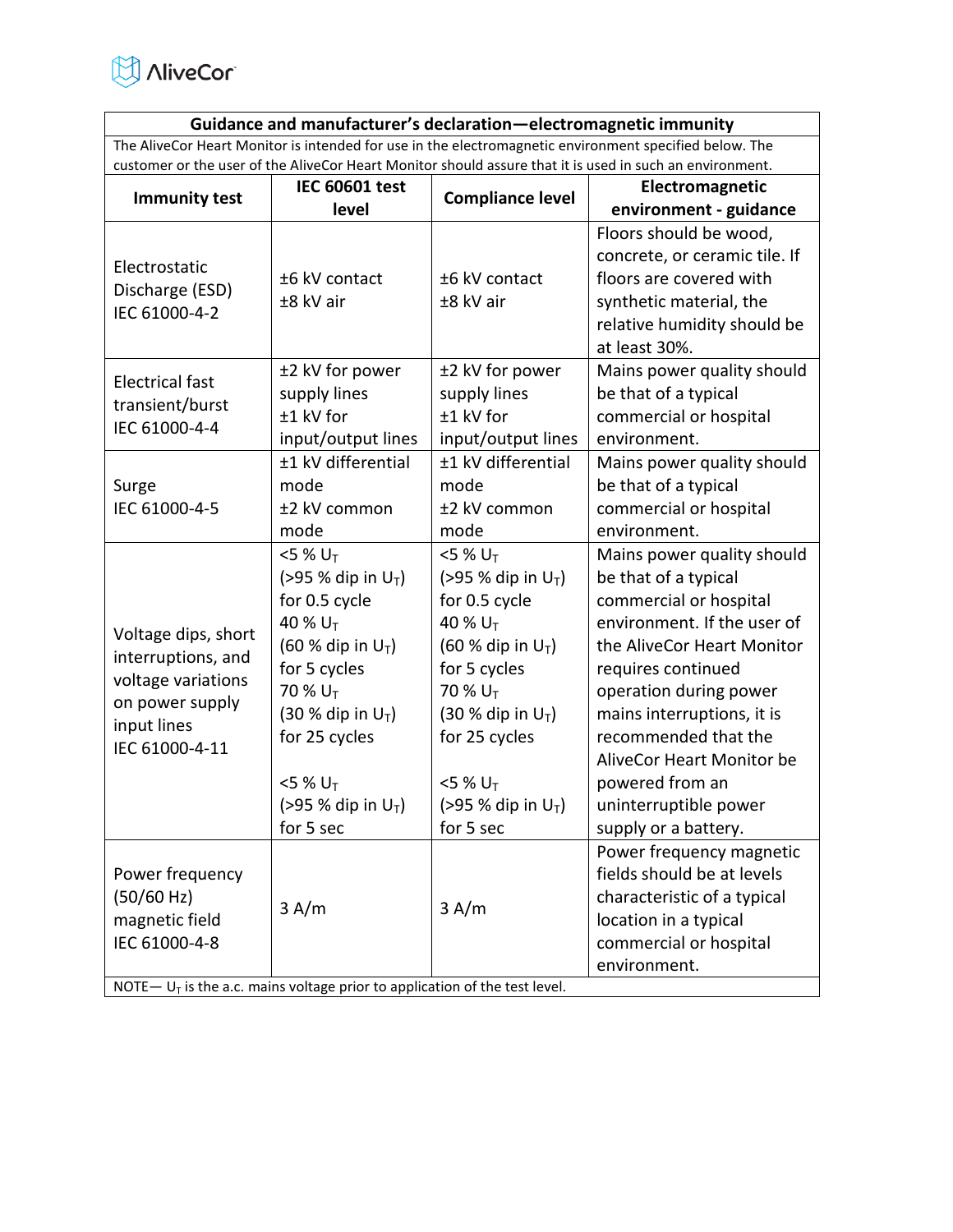

| Guidance and manufacturer's declaration-electromagnetic immunity                                                                                                                                                                                                                                                                                                                                                                                                                                                                                                                                                                                                                                                                                                                                                                                                                                                                                                                                                                                                                                                                                                                                                                                                                                                                                                                                                                                                                                                                                                                                                                                      |                  |                  |                                        |  |
|-------------------------------------------------------------------------------------------------------------------------------------------------------------------------------------------------------------------------------------------------------------------------------------------------------------------------------------------------------------------------------------------------------------------------------------------------------------------------------------------------------------------------------------------------------------------------------------------------------------------------------------------------------------------------------------------------------------------------------------------------------------------------------------------------------------------------------------------------------------------------------------------------------------------------------------------------------------------------------------------------------------------------------------------------------------------------------------------------------------------------------------------------------------------------------------------------------------------------------------------------------------------------------------------------------------------------------------------------------------------------------------------------------------------------------------------------------------------------------------------------------------------------------------------------------------------------------------------------------------------------------------------------------|------------------|------------------|----------------------------------------|--|
| The AliveCor Heart Monitor is intended for use in the electromagnetic environment specified below.<br>The customer or the user of the AliveCor Heart Monitor should assure that it is used in such an                                                                                                                                                                                                                                                                                                                                                                                                                                                                                                                                                                                                                                                                                                                                                                                                                                                                                                                                                                                                                                                                                                                                                                                                                                                                                                                                                                                                                                                 |                  |                  |                                        |  |
| environment.                                                                                                                                                                                                                                                                                                                                                                                                                                                                                                                                                                                                                                                                                                                                                                                                                                                                                                                                                                                                                                                                                                                                                                                                                                                                                                                                                                                                                                                                                                                                                                                                                                          |                  |                  |                                        |  |
| <b>Immunity</b>                                                                                                                                                                                                                                                                                                                                                                                                                                                                                                                                                                                                                                                                                                                                                                                                                                                                                                                                                                                                                                                                                                                                                                                                                                                                                                                                                                                                                                                                                                                                                                                                                                       | <b>IEC 60601</b> | <b>Complianc</b> |                                        |  |
| test                                                                                                                                                                                                                                                                                                                                                                                                                                                                                                                                                                                                                                                                                                                                                                                                                                                                                                                                                                                                                                                                                                                                                                                                                                                                                                                                                                                                                                                                                                                                                                                                                                                  | test level       | e level          | Electromagnetic environment - guidance |  |
| equipment should be used no closer to any part<br>of the AliveCor Heart Monitor, including cables,<br>than the recommended separation distance<br>calculated from the equation applicable to the<br>frequency of the transmitter.<br><b>Recommended separation distance</b><br>$d = [\frac{3.5}{V_1}]\sqrt{P}$<br>3 Vrms<br>$d = [\frac{3.5}{E_1}]\sqrt{P}$ 80 MHz to 800 MHz<br><b>Conducted RF</b><br>150 kHz to<br>3V<br>IEC 61000-4-6<br><b>80 MHz</b><br>$d = \left[\frac{7}{E}\right] \sqrt{P}$ 800 MHz to 2.5 GHz<br>where $P$ is the maximum output power rating of<br>the transmitter in watts (W) according to the<br>3 V/m<br>Radiated RF<br>3 V/m<br>transmitter manufacturer and d is the<br>IEC 61000-4-3<br>80 MHz to<br>recommended separation distance in meters<br>2.5 GHz<br>$(m)$ .<br>Field strengths from fixed RF transmitters, as<br>determined by an electromagnetic site survey, <sup>a</sup><br>should be less than the compliance level in each<br>frequency range. <sup>b</sup><br>Interference may occur in the vicinity of<br>equipment marked with the following symbol:<br>$\left(\left(\begin{matrix} \cdot \\ \cdot \end{matrix}\right)\right)$<br>NOTE 1-At 80 MHz and 800 MHz, the higher frequency range applies.<br>NOTE 2-These guidelines may not apply in all situations. Electromagnetic propagation is affected by<br>absorption and reflection from structures, objects, and people<br>Field strengths from fixed transmitters, such as base stations for radio (cellular/cordless) telephones<br>and land mobile radios, amateur radio, AM and FM radio broadcast, and TV broadcast cannot be predicted |                  |                  |                                        |  |
|                                                                                                                                                                                                                                                                                                                                                                                                                                                                                                                                                                                                                                                                                                                                                                                                                                                                                                                                                                                                                                                                                                                                                                                                                                                                                                                                                                                                                                                                                                                                                                                                                                                       |                  |                  |                                        |  |
|                                                                                                                                                                                                                                                                                                                                                                                                                                                                                                                                                                                                                                                                                                                                                                                                                                                                                                                                                                                                                                                                                                                                                                                                                                                                                                                                                                                                                                                                                                                                                                                                                                                       |                  |                  |                                        |  |
| theoretically with accuracy. To assess the electromagnetic environment due to fixed RF transmitters, an                                                                                                                                                                                                                                                                                                                                                                                                                                                                                                                                                                                                                                                                                                                                                                                                                                                                                                                                                                                                                                                                                                                                                                                                                                                                                                                                                                                                                                                                                                                                               |                  |                  |                                        |  |

theoretically with accuracy. To assess the electromagnetic environment due to fixed RF transmitters, an electromagnetic site survey should be considered. If the measured field strength in the location in which the AliveCor Heart Monitor is used exceeds the applicable RF compliance level above, the AliveCor Heart Monitor should be observed to verify normal operation. If abnormal performance is observed, additional measures may be necessary, such as re-orienting or relocating the AliveCor Heart Monitor. b

Over the frequency range 150 kHz to 80 MHz, field strengths should be less than 3 V/m.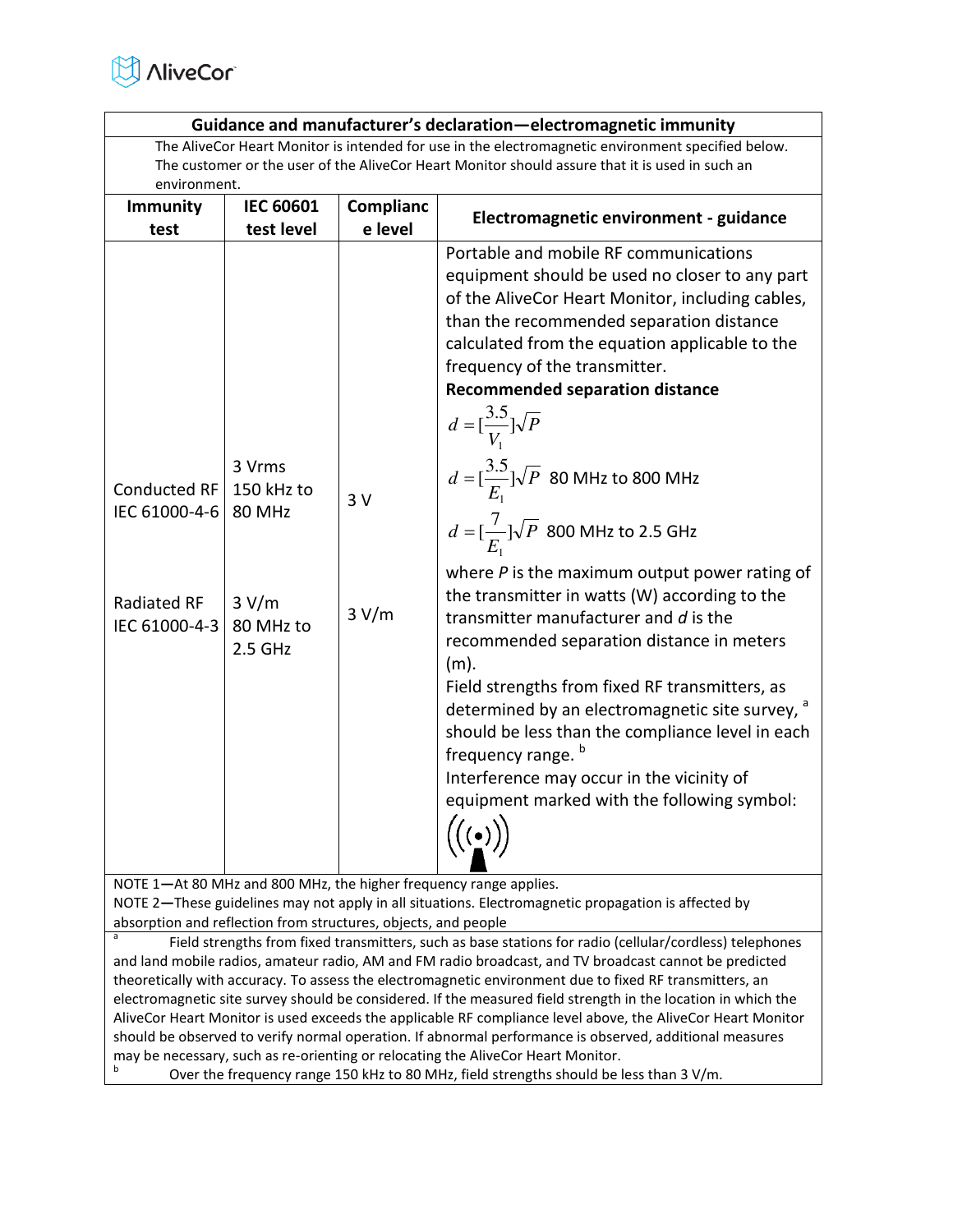

# **Recommended separation distances between portable and mobile RF communications equipment and the AliveCor Heart Monitor**

The AliveCor Heart Monitor is intended for use in an electromagnetic environment in which radiated RF disturbances are controlled. The customer or the user of the AliveCor Heart Monitor can help prevent electromagnetic interference by maintaining a minimum distance between portable and mobile RF communications equipment (transmitters) and the AliveCor Heart Monitor as recommended below, according to the maximum output power of the communications equipment.

| Rated maximum                       | Separation distance according to frequency of transmitter<br>m |                                                                  |                                                              |  |
|-------------------------------------|----------------------------------------------------------------|------------------------------------------------------------------|--------------------------------------------------------------|--|
| output power of<br>transmitter<br>W | 150 kHz to 80 MHz<br>$d = \left[\frac{3.5}{V}\right] \sqrt{P}$ | 80 MHz to 800 MHz<br>$d = \left[\frac{3.5}{E_1}\right] \sqrt{P}$ | 80 MHz to 2.5 GHz<br>$d = \left[\frac{7}{E}\right] \sqrt{P}$ |  |
| 0.01                                | 0.12                                                           | 0.12                                                             | 0.23                                                         |  |
| 0.1                                 | 0.38                                                           | 0.38                                                             | 0.73                                                         |  |
| 1                                   | 1.2                                                            | 1.2                                                              | 2.3                                                          |  |
| 10                                  | 3.8                                                            | 3.8                                                              | 7.3                                                          |  |
| 100                                 | 12                                                             | 12                                                               | 23                                                           |  |

For transmitters rated at a maximum output power not listed above, the recommended separation distance *d*  in meters (m) can be determined using the equation applicable to the frequency of the transmitter, where *P* is the maximum output power rating of the transmitter in watts (W) according to the transmitter manufacturer. NOTE 1—At 80 MHz and 800 MHz, the separation distance for the higher frequency range applies.

NOTE 2—These guidelines may not apply in all situations. Electromagnetic propagation is affected by absorption and reflection from structures, objects, and people.